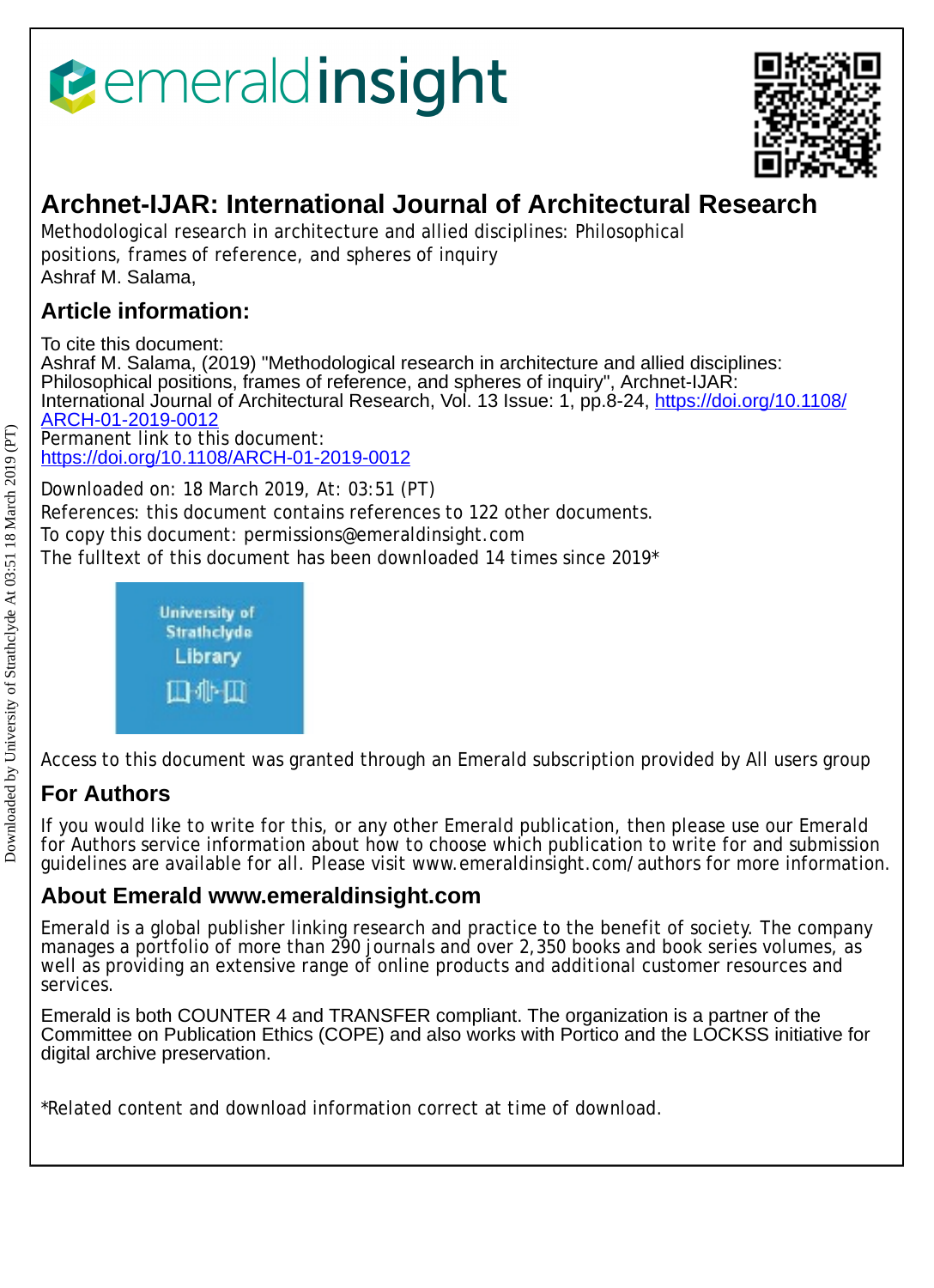ARCH 13,1

8

## Methodological research in architecture and allied disciplines Philosophical positions, frames of reference, and spheres of inquiry

Ashraf M. Salama University of Strathclyde, Glasgow, UK

#### Abstract

Purpose – The purpose of this paper is to contribute an inclusive insight into methodological research in architecture and allied disciplines and unravel aspects that include philosophical positions, frames of reference and spheres of inquiry.

Design/methodology/approach – Following ontological and epistemological interpretations, the adopted methodology involves conceptual and critical analysis which is based on reviewing and categorising classical literature and more than hundred contributions in architectural and design research developed over the past five decades which were classified under the perspectives of inquiry and frames of reference.

Findings – Postulated through three philosophical positions – positivism, anti-positivism and emancipationist – six frames of reference were identified: systematic, computational, managerial, psychological, person–environment type-A and person–environment type-B. Technically oriented research and conceptually driven research were categorised as the perspectives of inquiry and were scrutinised together with their developmental aspects. By mapping the philosophical positions to the frames of reference, various characteristics and spheres of inquiry within each frame of reference were revealed.

Research limitations/implications – Further detailed examples can be developed to offer discerning elucidations relevant to each frame of reference.

Practical implications – The study is viewed as an enabling mechanism for researchers to identify the unique particularities of their research and the way in which it is pursued.

Originality/value – The study is a response to a glaring dearth of cognisance and a reaction to a growing but confusing body of knowledge that does not offer a clear picture of what research in architecture is. By identifying key characteristics, philosophical positions and frames of reference that pertain to the research in architecture and associated disciplines, the findings represent a scholastic endeavour in its field.

Keywords Design, Architecture, Built environment, Research methods

Paper type Conceptual paper

#### 1. Introduction

In today's rapidly transforming academia, knowledge construction, production and reproduction are increasingly valued and are now regarded as salient qualities of research processes that examine environmental and societal challenges facing the built environment and that seek opportunities those challenges create. Thousands in architecture and allied disciplines worldwide are involved in research activities on a routine basis. They have chosen their careers to construct and cultivate diverse forms of knowledge on contemporary thematic issues of interest to the academic and professional communities. Nonetheless, except for a few undertakings (Franz, 1994; Groat and Wang, 2002; Preiser *et al.*, 2014; Lucas, 2016), there has been a glaring dearth of cognisance of the key characteristics, philosophical positions and frames of reference that pertain to methodological research in architecture and associated disciplines together with a scarcity of the scholastic endeavours involved in remedying this. Consequently, recent concerns about the recognition of what constitutes methodological research in architecture within higher education present new opportunities for academics and professionals to strengthen their understanding of research, its relationship with pedagogy and professional practice, and its overall role in advancing knowledge that genuinely benefits architecture and built environment professions.



Archnet-IJAR: International Journal of Architectural Research Vol. 13 No. 1, 2019 pp. 8-24 © Emerald Publishing Limited 2631-6862 DOI 10.1108/ARCH-01-2019-0012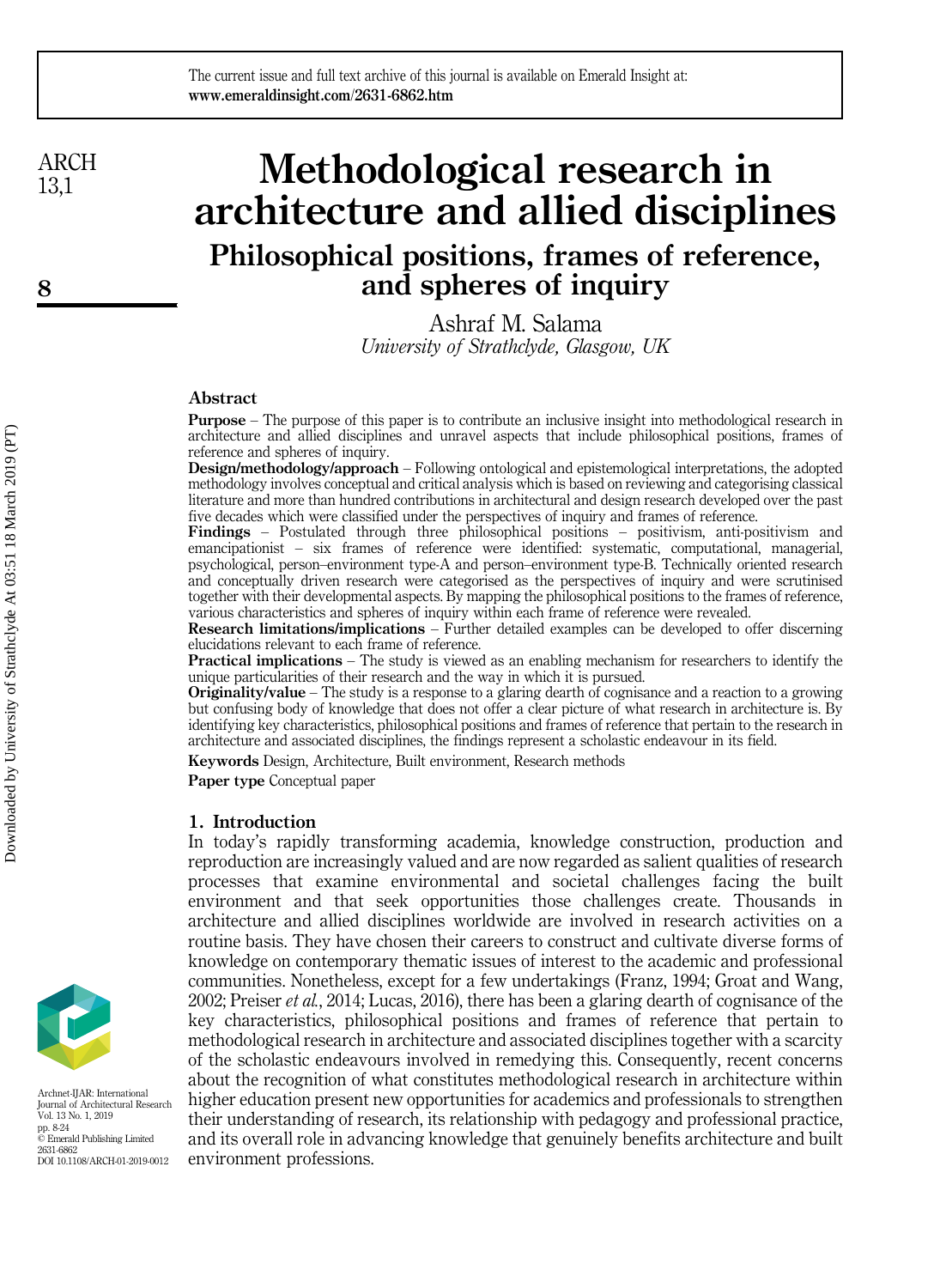There have been, and still are, continuous debates within architecture and allied disciplines about the role, nature, attributes of research. Discussions among academics and professionals suggest that architects and other design and built environment professionals seem to be at odds. While many still think of researchers as individuals in white smocks and thick glasses searching for the inscrutable and the mysterious, others present clouding arguments about the role and essence of research. This is associated with a growing but confusing body of knowledge that explicitly raises the question of "what is architectural research" or "what is architectural design research" but does not offer much other than blurry answers. Bryan Lawson (2015) made a very perceptive argument about one of the recent contributions in the field: "Design Research in Architecture: An Overview," edited by Murray Fraser (2013): "This is certainly an interesting and stimulating read and it offers a fascinating glimpse of the personal development of many of its authors. It represents a strong set of beliefs that design and research can be intertwined but it remains confused and muddled about the central questions. It is a shame the authors feel the need to focus exclusively on architecture. At times one gets the feeling that this book is really about architecture and ways of seeing and promoting it rather than about either design or research. Unfortunately the total result is a confusing mishmash that is insufficiently disciplined and rigorous to further progress research in design" (Lawson, 2015, p. 129). This, in essence, reflects the reality of the current state of affairs with respect to many of the writings on architectural or design research.

This paper attempts to decipher methodological research in architecture and allied disciplines on a more strategic and conceptual basis. Building on the earlier contributions of Franz (1994), Groat and Wang (2002), and the author's own research and writings on the role of research in architectural and design pedagogy (Salama, 1998, 2008, 2012, 2015), the paper constructs a conceptual understanding of research. Ontological and epistemological interpretations are utilised for examining three key philosophical positions: positivism, antipositivism and emancipationist. Reviewing classical writings and more than hundred contributions in architectural and design research, six frames of reference were identified: systematic, computational, managerial, psychological, person–environment type-A and person–environment type-B. Accentuated by these frames of reference, technically oriented research (TOR) and conceptually driven research (CDR) were categorised as perspectives of inquiry, which were scrutinised and their developmental aspects were explored. By mapping the philosophical positions to the frames of reference, various characteristics and spheres of inquiry within each frame of reference were revealed. Additional spheres of inquiry were inferred as branching various frames of reference, but mainly from the person– environment frame of reference: traditional dwellings and settlements research, quality of urban life research, and educational and pedagogical research. The study concludes with a number of qualities that depict an overall understanding of methodological research in architecture and allied disciplines.

#### 2. Philosophical positions/systems of inquiry

While discussing the very few efforts on methodological research in architecture and allied disciplines goes beyond the scope of this analysis, it is important to refer to the classical work of Groat and Wang (2002), which calls for the need to understand research methodologies hierarchically with respect to systems of inquiry/paradigms, strategies and tactics. This is a very insightful proposition and can be regarded as a response to the inherited tendency of researchers in architecture and allied disciplines to blur or confuse methodologies and systems of inquiry at a strategic level with methods, tactics and tools at an operational level. Groat and Wang propose a 'cluster of systems of inquiry' or paradigms as an integrative framework for research, drawing on contributions from methodological studies in architecture and the social sciences. In this context, the systems of inquiry can be articulated based on three philosophical positions.

Spheres of inquiry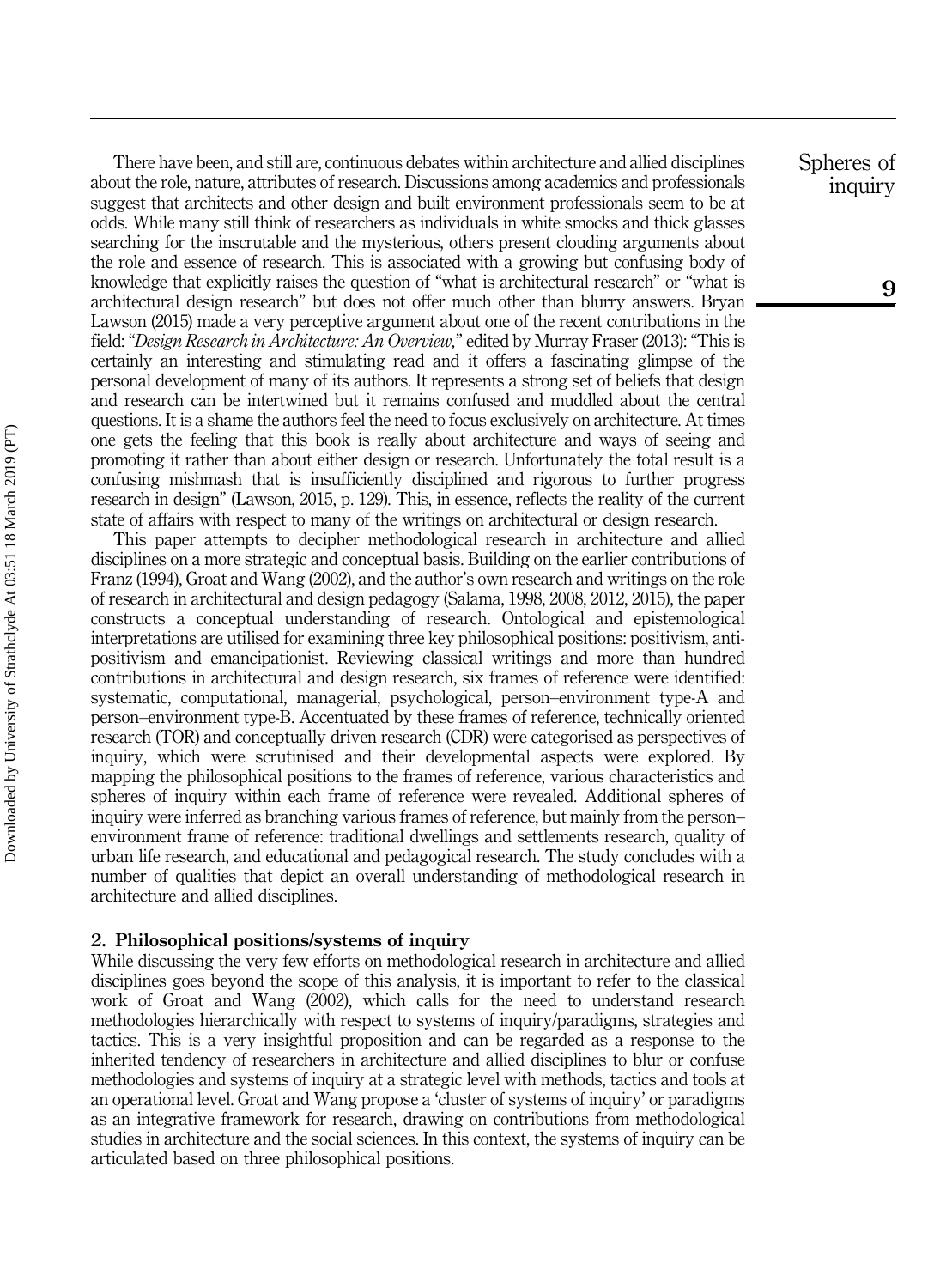Following ontological and epistemological interpretations, two important philosophical positions can be examined to better understand the diverse nature of research in architecture and allied fields: positivism and anti-positivism. Ontology is the branch of metaphysics that deals with the nature of reality, while epistemology is the branch of philosophy that examines the nature of knowledge (OED, 2012), its foundation, extent and validity; it examines the way in which knowledge about a phenomenon can be acquired, conveyed and reproduced. Positivism and anti-positivism can be interpreted ontologically and epistemologically as they relate to the built environment (Salama, 2015). For architecture and allied disciplines, how these two positions are translated into a practical understanding of built environment research remains a conceptual challenge.

Positivism, as it relates to ontology, adopts the premise that objects of sense perception exist independent of the researcher's mind: this means that reality is understood to be objective. Epistemologically, positivism views knowledge as being independent of the observer, as objectively verifiable. Positivists believe that the best way to learn about a phenomenon is by the discovery of universal laws and principles. Thus, in positivist thought, the built environment is examined by the researcher as an objective reality with components and parts that everyone can observe, perceive and agree upon. Consequently, adopting positivism is exclusionary as it leads to the suppression of multiple viewpoints, thoughts and voices.

In a stark contrast, anti-positivism, as it relates to ontology, predicates the notion that universal laws and principles do not exist outside of the researcher's mind. In other words, people as individuals and as groups perceive reality differently and that these perceptions are both equal and legitimate. Epistemologically, anti-positivism adopts the understanding that although individuals and groups acquire different types of knowledge about the same phenomenon, the variances are regarded as valid and important mechanisms for mutual acknowledgement (Salama, 2015).

Drawing from critical writings in the social sciences (Denzin and Lincoln, 2000; Lincoln et al., 2011), Groat and Wang (2002) introduce a third position; emancipationist as the most recent position, which, similar to the anti-positivist, covers several emerging research methodologies. Ontologically, emancipationists adopt the view that there are multiple realities that are shaped by the full spectrum of contextual values including social, political, cultural, economic, ethnic, gender and disability aspects. Epistemologically, knowledge is historically and contextually situated where researchers are active participants, not only discovering and analysing realities, but also engaging with and intervening in these realities. The understanding of the preceding three philosophical positions within ontological and epistemological interpretations should be an imperative for starting any research activity (Figure 1).

#### 3. Perspectives and frames of reference

Methodological research in architecture and design has been examined in an article published in the mid-1990s by Jill Franz (Franz, 1994). Although the context and content of Franz's categorisation have evolved significantly since it had been developed 25 years ago, certain aspects of the classification skeleton seem to be still valid and soundly inclusive. Underscored by explicit frames of reference, TOR and CDR are two perspectives of inquiry in architecture and allied disciplines and are pertinent to the scope of this analysis.

#### 3.1 Technically oriented research (TOR)

Three "frames of reference" appear to characterise the TOR. These are: the systematic, the computational and the managerial. In essence, TOR places emphasis on the process and procedures as the primary basis of effective design (Franz, 1994). Within the systematic frame of reference, the supremacy of consumerism and industrialisation during the 1950s

ARCH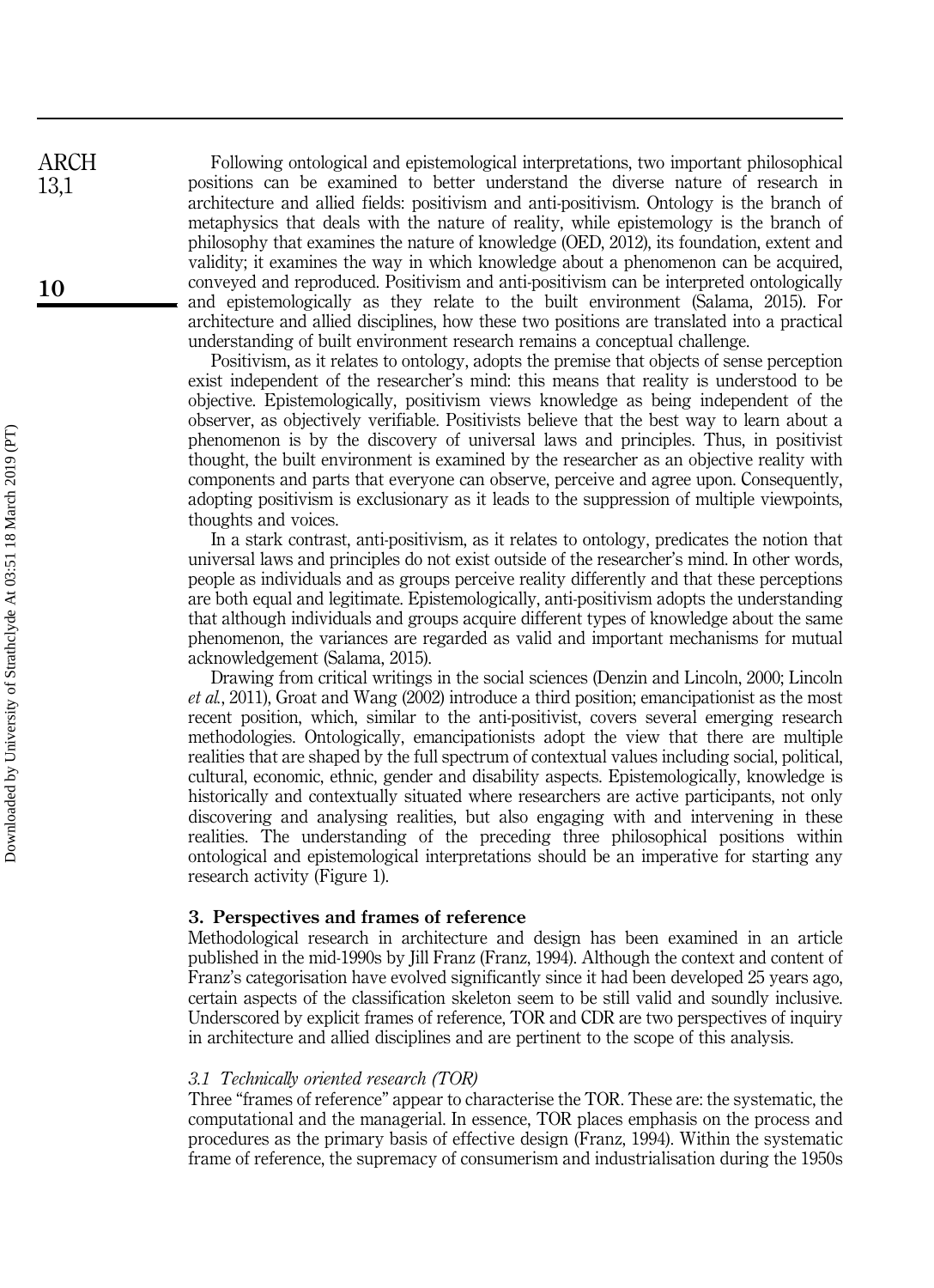

resulted in perceiving design knowledge as essential for improving production, developing processes to suit intended qualities in the end product, and implementing designs to accommodate users' needs. Architecture and allied design and built environment disciplines considered "performance" as a goal, leading to a sustained quest by design researchers to make the design process more efficient and effective (Hensel, 2010). Consequently, during the following decades and up to the late 1980s, a "rational" approach to knowledge acquisition, assimilation and accommodation in a systematic design process has dominated design discourse. The works of Alexander (1964), Markus (1972), Broadbent (1973), Sanoff (1977) and Cross (1984) represent principal thinking and examples of the systematic application of technique which instigated a design research culture that advocated a more explicit and transparent design process though underpinned by a linear conception of designing.

While they have evolved relatively in parallel, the systematic frame of reference seems to have paved the road for the computational frame of reference. Researchers viewed designing as a process amenable to depiction into decomposable components, represented numerically, and interpreted and administered by a computing machine and software. The computational frame of reference stemmed from research and theoretical foundations which include cognitive science, expert systems and artificial intelligence (Whitehead and Eldars, 1965; Eastman, 1969; Maver, 1971; Newell and Simon, 1972; Mitchell, 1979). The works of Mitchell (1979, 1990), Gero (1983) and Gero and Maher (1993) demonstrate well-recognised achievements on the utilisation of systems thinking and machine learning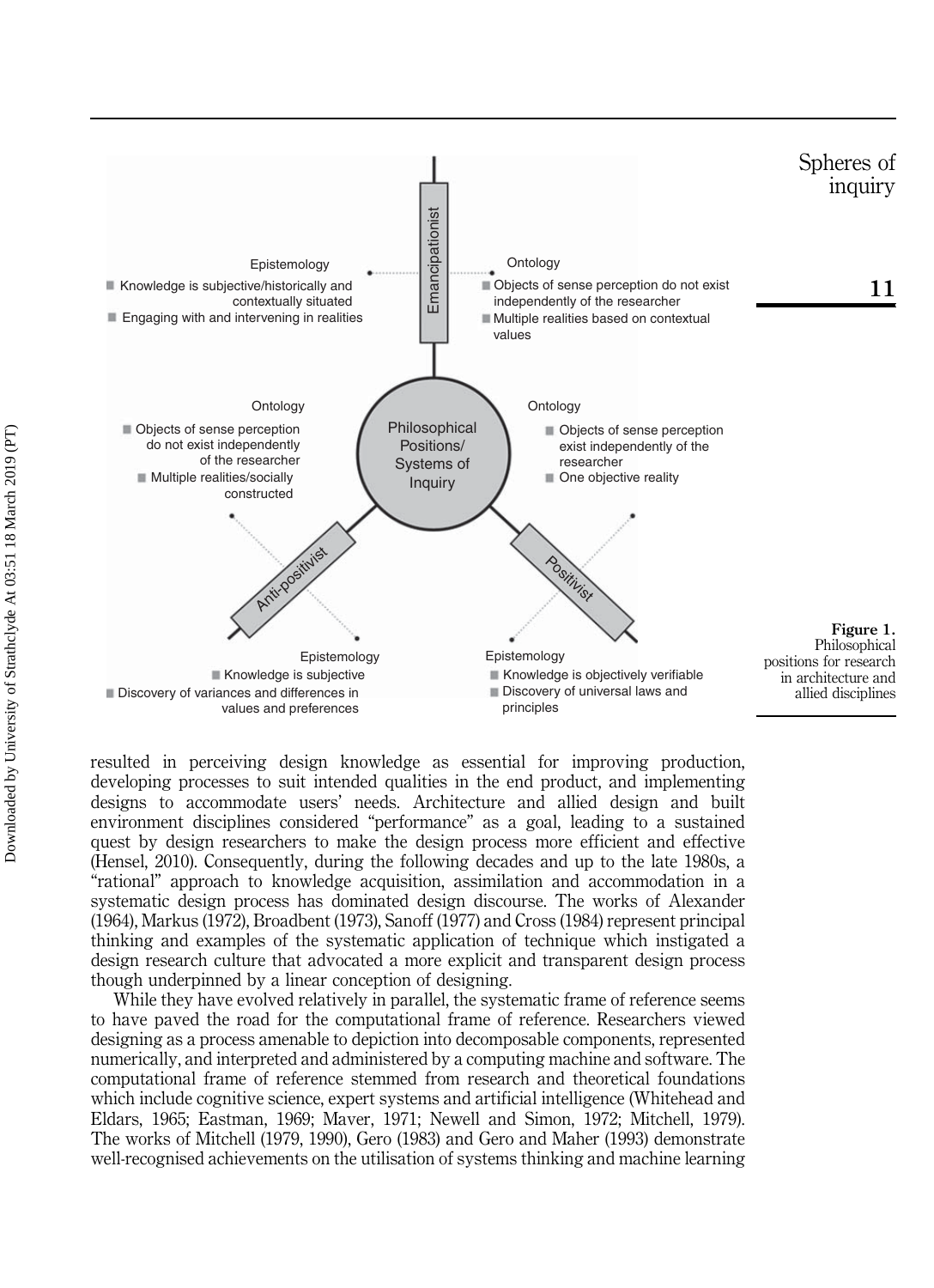in design that drifted into two directions. The first is computer aided design (CAD), which aimed at improving the efficiency of processes and products, and the second is knowledgebased design which entailed the understanding of design as a heuristic research process that fostered designers' knowledge of the relationship between potential solutions and performance requirements. These efforts led to the recently developed building information modelling/management (BIM) approach to design (Sacks et al., 2018), which is now used as part of research on the application of the information and communication technologies in design and construction and is adopted as a necessary tool for practice within built environment professions (Kumar, 2015, 2018).

Notably, the systematic and computational frames of reference have gained significant interest within the design research community for several decades as evident in the surge of published research. However, in comparison, the managerial frame of reference does not seem to have attracted the same level of attention given the available body of knowledge in this area. In it, research is centred on the examination of the nature of architectural services, design teams, office management within an architectural practice and project delivery processes. It also involves investigating various aspects of the profession, its position within other design and built environment professions, and the way in which it is perceived by society. The works of Burgess (1983), Akin (1987), Gutman (1975, 1988), Cuff (1991) and Sanoff (1992), and more recently of Fisher (2006, 2010), Awan et al. (2011), Till (2013) and Brown et al. (2016), represent important examples that scrutinise ways in which contemporary practices can be more responsive to the demands placed on the profession by the society. Likewise, recent research raises questions about the role and types of research utilised within professional practice (Dye, 2014 and Samuel and Dye, 2015).

#### 3.2 Conceptually driven research (CDR)

Vital to the CDR perspective, two primary frames of reference are explored. The first is a psychological frame of reference, and the second is a person–environment frame of reference. Embracing the psychological frame of reference, design researchers incline to espouse the belief that designing is a process that involves three key qualities. As a "rational" process, it encompasses information processing across various developmental phases, as a "constructive" process it builds on knowledge generated from past experiences, and as a "creative" process it utilises conjectural reasoning (Lawson, 1980; Heath, 1984; Rowe, 1987). In this respect, research is driven by the goal of matching knowledge with the nature of the design problem, its components, context and social and environmental requirements. According to Franz (1994), research focussing on the nature of design problems (Rittel and Webber, 1973), problem definition and solution generation (Simon, 1973; Wade, 1977), and design knowledge (Thomas and Carroll, 1979; Goldschmidt, 1989) reflects endeavours that accept the linear approach of problem solving (Akin, 1986), which perceives people and objects as isolated entities within the design/research process. However, the recent of work of Goldschmidt (2014) introduces linkography as a new method for the notation and analysis of the creative process in design, which adopts a "good-fit" approach, drawing on insights from design practice and cognitive psychology.

Within person–environment frame of reference, design researchers place emphasis on the socio-cultural and socio-behavioural factors as they relate to the design process itself and to settings, buildings and urban environments. The increasing awareness of social reality and the growth of community-driven programmes during the 1970s generated interest in collaborative and democratic design processes. Sanoff's (1978, 1984) simulation games, Lawrence's (1987) environmental models and Hamdi's (1990) enabling mechanisms are pioneering examples of how social, cultural, and behavioural issues are investigated within the design process. Aligning with the notion of collaboration in design, researchers focussed on the development of arguments, models, methods and tools (Hester, 1990) that

ARCH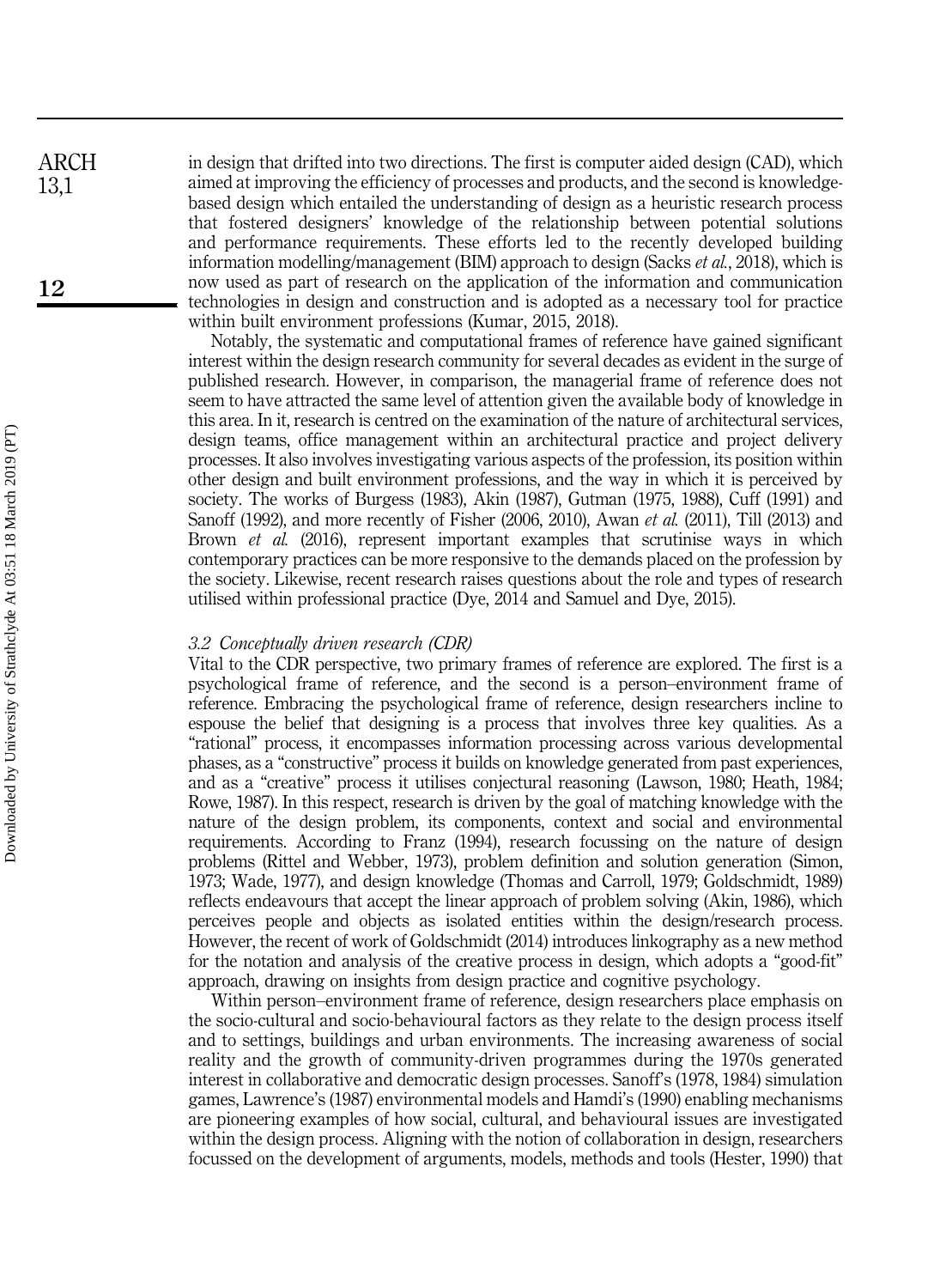could support client/user engagement in the design process. While Sanoff (2000, 2010) continues to pursue his quest for collaborative design research practices following his previously established approach, other scholars, in other contexts, attempt to unfold social and political aspects of the built environment and the way that the future users may shape it (Blundell-Jones et al., 2005) interrogating issues that pertain to how architects can best enhance their partnership with users and the wider society to deliver responsive environments ( Jenkins and Forsyth, 2009). In essence, underpinned by the belief that reality for an individual is socially and politically constructed and is primarily determined by social and cultural norms – what is unique in the collaborative approach is the sharing of values and acting collectively on knowledge about how requirements can be achieved and how needs can be met.

Another primary form of research within the person–environment frame of reference places emphasis on the meaning of place and the nature of the user in relation to physical, social and cultural environments. It acknowledges the crucial need for broader inter-disciplinary and trans-disciplinary approaches to inquiry. The work of environment–behaviour studies/research community (EBS/EBR) represents this form of research that has expanded significantly as part of two important organisations: Environmental Design Research Association (EDRA) which operates mainly within the North American context, and the International Association for People-Environment Studies (IAPS) which operates in Europe. Established in 1969 and 1981 respectively, both organisations continue to generate interdisciplinary research that places emphasis on the investigation of user requirements and is conducted by sociologists, environmental psychologists, social psychologists and design professionals (Shin et al., 2017; IAPS, 2018).

Integral to the person–environment frame of reference research aims at understanding the complexity of human behaviour within the built environment from an experiential standpoint. Examples include examining the psychological factors of place (Canter, 1974, 1977), the reciprocal relationship between culture and environment (Altman and Chemers, 1980), place identity and how it is influenced by feelings and behaviours within certain physical settings (Proshansky, 1990), and the meaning and influence of culture on the built form (Rapoport, 1969, 1977, 1990); an area of research that has gain continuous interest (Rapoport, 2005, 2008). Other areas of research involve examination of social life in urban space (Whyte, 1980), environmental perception, experiential aesthetics, visual research methods (Nasar 1988 and Sanoff, 1991) and wayfinding in complex environments (Passini, 1992; Cooper, 2010), to name a few.

The associated practical repercussions of the person–environment research were materialised in two areas of design research that focus exclusively on users and are viewed as fundamental to the design process, while offering the opportunity for a better-informed decision making on future built environments; programming (Preiser, 1985; Hershberger, 1999) and post-occupancy evaluation (POE) (Marcus, 1972; 1985; Preiser et al., 1988). Research within the person–environment frame of reference applies various tools which stem from social and psychological sciences including archival documentation, attitude surveys, focused and semi-focused interviews, participant and nonparticipant systematic observation, and cognitive and behavioural-mapping techniques.

#### 4. Emerging spheres of inquiry within TOR and CDR

The preceding conceptual analysis enables a comprehensive, yet inclusive, understanding of methodological research in architecture and allied disciplines. While the analysis discerns TOR and CDR as two distinct perspectives together with their frames of reference (Figure 2), assessing the developments within these perspectives is a separate research exercise on its own. Nevertheless, looking at the recent landscape of academic and professional research certain spheres of inquiry can be perceived as developments of the TOR and CDR.

Spheres of inquiry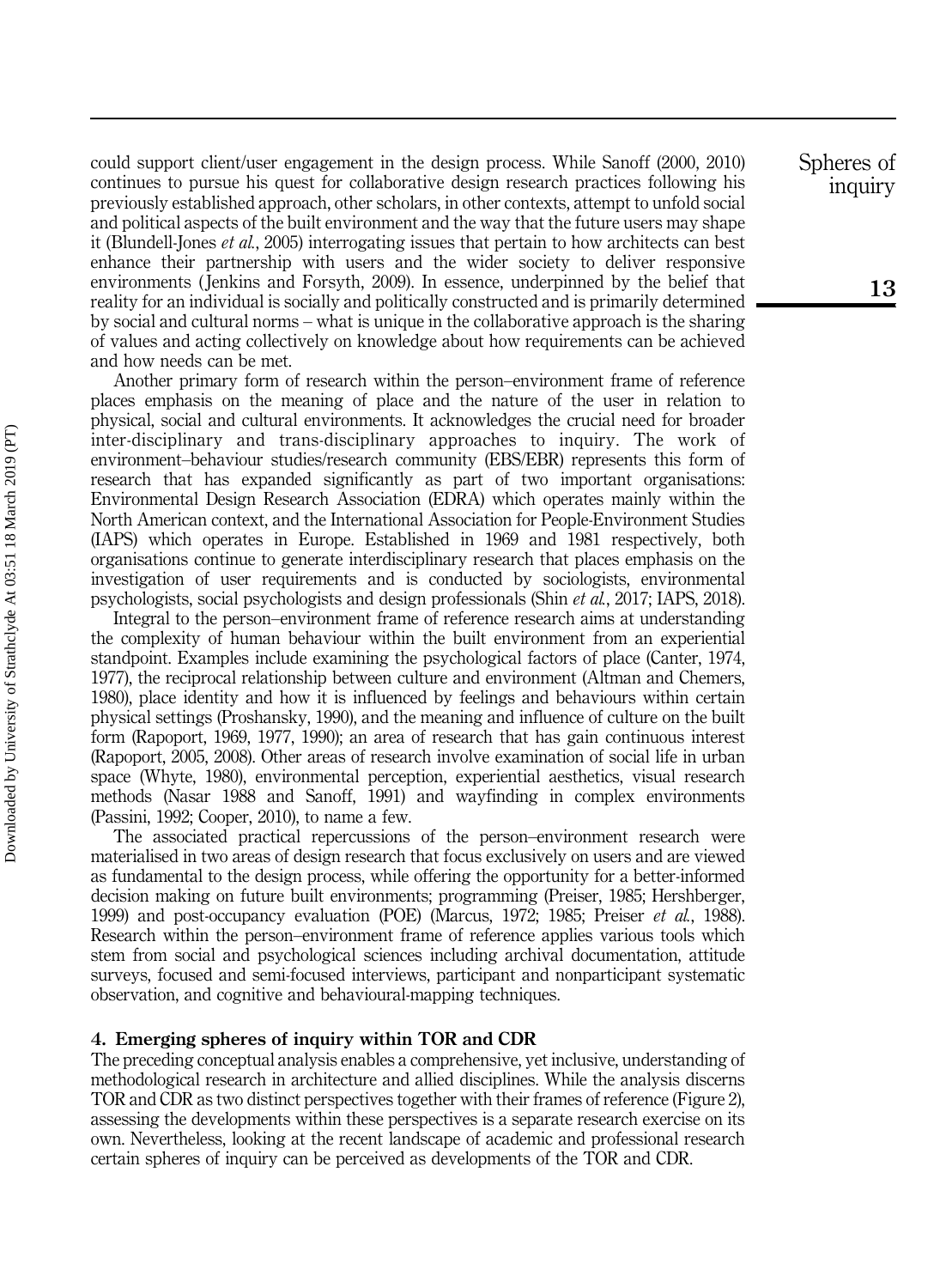

#### 4.1 Developments in technically oriented research (TOR)

The systematic frame of reference does not seem to have developed as a distinct research area beyond the 1990s. The recent body of knowledge, however, suggests that the computational frame of reference has advanced dramatically into a clear sphere of inquiry that demonstrates the renewed interest in virtual reality to visualise, understand, and articulate data to enhance planning, design and construction decisions (Whyte and Nikolic, 2018). This involves a spectrum of sub-areas ranging from CAD/BIM modelling to virtual and augmented reality and from immersive visualisation to the development of virtual platforms for heritage preservation (Goulding and Rahimian, 2015; Abdelmonem, 2017).

The systematic and computational frames of reference appear to have merged into two growing areas of research. The first pertains to environmental sustainability in buildings and environments, as evident in the annual conferences of Passive and Low Energy Architecture organisation and Architectural Science Association. Both are evidently focussing on making the discipline more scientific. This sphere of inquiry includes empirical, experimental and simulation-based investigations, utilising advances in information technologies in developing new insights into passive and climate design, thermal comfort, energy efficiency, low carbon design, daylighting and indoor environmental quality within design processes and for the development of new knowledge within academic research (Zuo *et al.*, 2016; Roaf *et al.*, 2017; de Dear *et al.*, 2018). The second is concerned with Space Syntax approach to forecasting planning and design implications. It incorporates mathematical and configurational techniques utilising computers for the analysis of spatial configurations while enabling architects and urban designers and planners to simulate socio-physical impacts of their designs and plans with a focus on spatial integration, centrality, connectivity and accessibility (Hillier and Hanson, 1984; Hillier, 2015).

The critical nature of research and writing within the managerial frame of reference appears to continue to lessen interest in this area where scholars seem to avoid assessing and criticising the profession and its organisations. This is despite the significant influence of its advocates in attempting to revolutionise the profession and to develop new modes of architectural practice in various ways but with a clear focus on social and political contexts within which the profession operates. The managerial frame of reference, however, has expanded beyond the profession of architecture to clearly advance new spheres of inquiry in integrated design and construction practices, design management, facility management, project lifecycle management and sustainable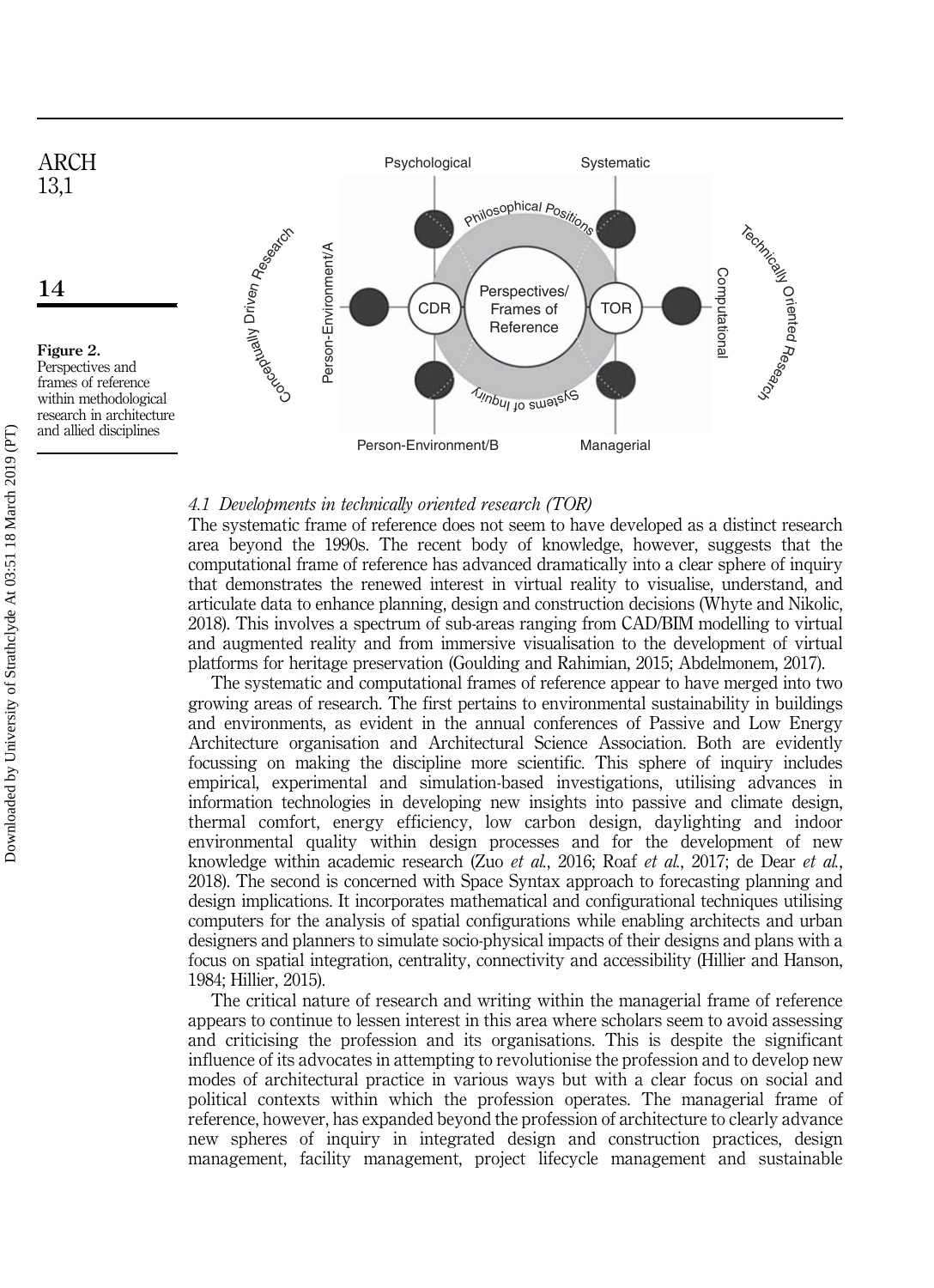construction (Anumba, 2005; Emmitt et al., 2009). Yet, within conventional academic and professional circles in architecture and design fields, these areas are valued as completely different spheres of inquiry that are related more to engineering but not germane to architecture and urbanism.

#### 4.2 Developments in conceptually driven research (CDR)

Similar to the systematic frame of reference, the psychological frame of reference has not progressed into a contemporary research trend given the scarcity of writings in this field. Yet, recent contributions suggest that while not a mainstream sphere, it remains essential given the quality of the leading journal in this area: *Design Studies*, and the birth of the new journal, *Design Science*, though not exclusive to architecture and built environment studies. As a sphere of inquiry it maintains interest in cognition, visual and creative thinking in design, and the way in which designers reason and generate concepts and ideas (Casakin and Kreitler, 2011; Goldschmidt, 2014; Cross, 2016; Oxman, 2017; Darbellay et al., 2018).

The person–environment frame of reference, focussing on collaboration and engagement with users and communities as part of an action design/research process seems to have developed into a distinct sphere of inquiry directly linked to professional practice. This is evident in the recent writings of its pioneers, coupled with interests of governments and local authorities in engaging with communities in regenerating old city centres or shaping new residential communities. It is also manifested in the rising interest of a considerable number of architectural firms to work closely with client groups, as well as in the annual conferences of the Association for Community Design; an organisation committed to increasing the capacity of planning and design professions to better serve communities. The surge of interests in action and collaborative research is palpable in recent writings that articulate cases of and offer guidance on how architects, urban designers and planners can genuinely engage with communities (Malone, 2018; Norton and Hughes, 2018).

With a focus on users and communities in relation to the physical, social and cultural worlds, the person–environment frame of reference maintains its solid foundation on the initial set of themes in the psychology of place, place identity and attachment and the reciprocal relationship between cultural and behavioural factors and built form as evident in the research work of the EBS/EBR community. New themes have emerged over the past two decades to include resilience, social equity, healing environments, therapeutic landscapes and dynamic interactions of environment–behaviour and neuroscience. Older and new themes were applied to various environments ranging from small settings and interior spaces to different types of learning of environments, workplaces and nursing homes, and from small urban spaces to neighbourhoods and cities. The accompanying practical ramifications of the person–environment frame of reference have also developed into new areas. In particular, evidence-based design (Hamilton and Watkins, 2009), and POE which has developed into a recognised sphere of inquiry, namely, building performance evaluation that extended beyond the exclusive focus on the user to address other relevant aspects including assessing energy use, usability, productivity, and functional, environmental, perceptual and social impacts (Bordass 2001; Bordass and Leaman, 2014; Duffy, 2014; Mallory-Hill et al., 2012; Preiser and Nasar, 2008; Preiser and Vischer, 2012).

It can be argued that the person–environment frame-of-reference has supported the growth of social and cultural sustainability sphere of inquiry. On the one hand, cultural sustainability involves efforts to preserve the tangible and intangible cultural elements of society (Wessels, 2013). On the other hand, social sustainability involves various elements already adopted by EBS/EBR academics and professionals including democracy and governance, equity, socio-economic diversity, social cohesion and quality of urban life ( James, 2015), which is treated as a growing sphere of inquiry on its own.

Spheres of inquiry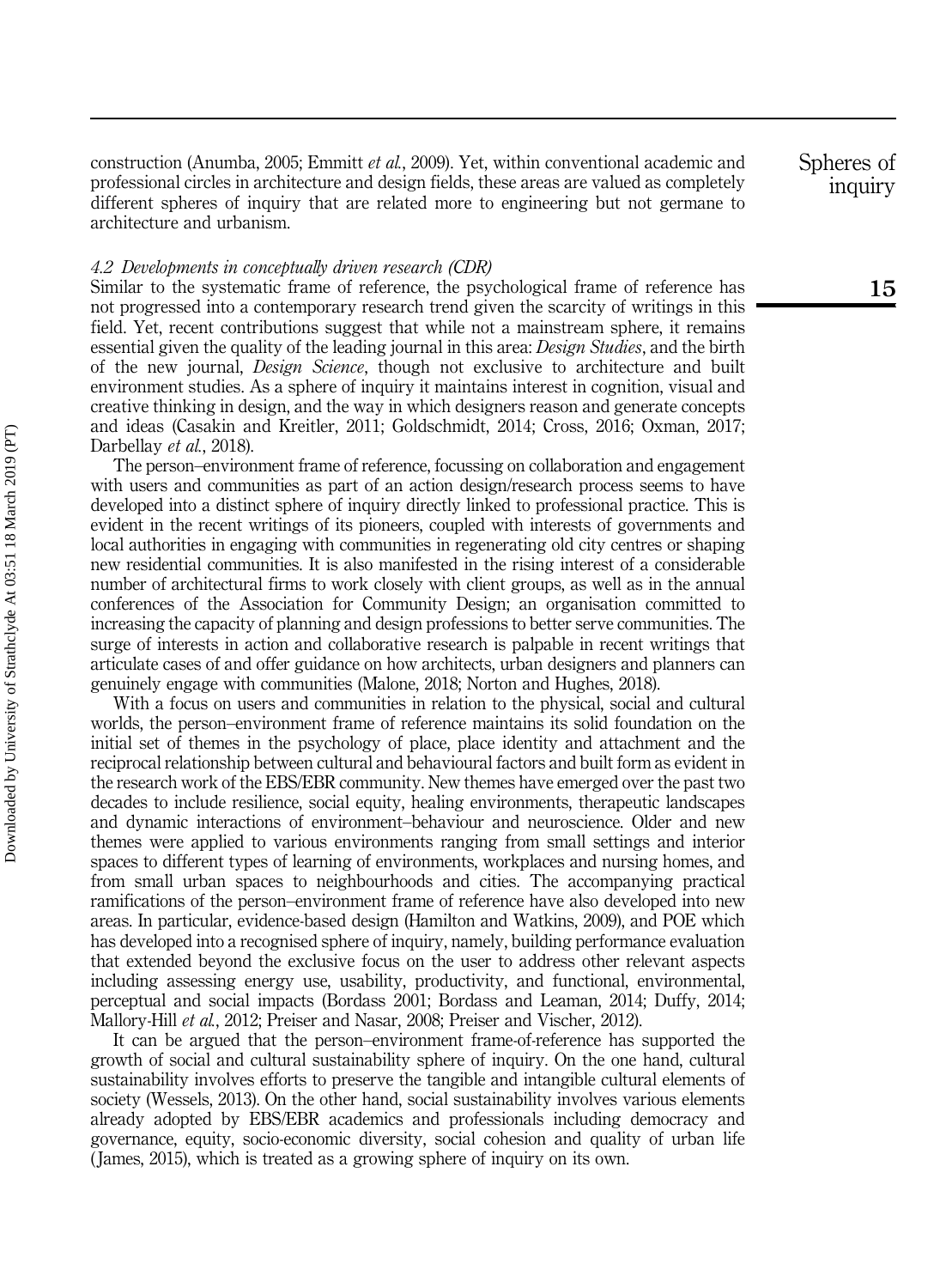4.3 Mapping the frames of reference to the philosophical positions The philosophical positions discussed earlier manifest ideological orientations of research while the frames of reference discern the guiding principles and spheres of inquiry. In this respect, it is important to conceptually relate these ideological orientations to the frames of reference, in order to characterise the attributes of research areas into features or types guided by the frames of reference and within overarching ontological and epistemological interpretations (Figure 3). Despite the clear distinctive qualities of these orientations, it should be noted that philosophical positions may alternate within a sphere of inquiry or a specific research activity depending on the research focus, the nature and context of the inquiry process, the type of environment and population under examination, as well as access to the information. ARCH

#### 5. Expanding into growing spheres of inquiry

Arguably, research adopting the person–environment frame-of-reference has diverged into a number of spheres of inquiry that can be epitomised in three categories. The first two are traditional dwellings and settlements research and quality of urban life research. Although these areas involve various social, political, environmental, economic and historical dimensions people as individuals, groups and communities remain at the core of research within these areas. The third is educational and pedagogical research in architecture and built environment, which is unconventional in the sense of its acceptability as a growing sphere of inquiry. Due to the diversity of interests and themes within this category pedagogical research seems to be generated by various frames of reference, with a focus on learning, knowledge acquisition, assimilation, production and reproduction.

#### 5.1 Traditional dwellings and settlements research

Over the past few decades, interest in traditional settlements research has become common among researchers within various disciplines including architecture, anthropology, art



Figure 3. Mapping frames of reference of methodological research in architecture and allied disciplines to philosophical positions/ systems of inquiry

16

13,1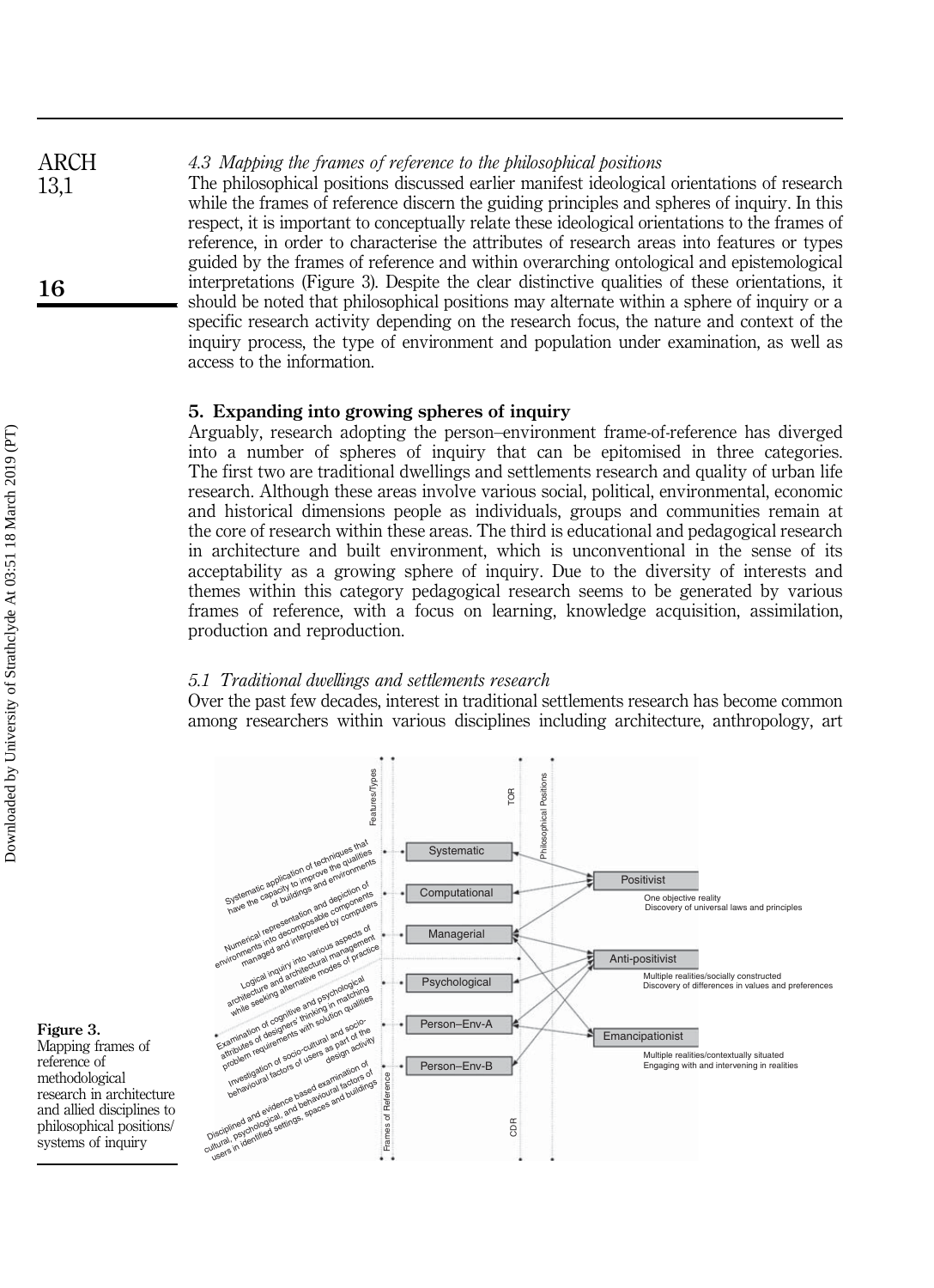history, geography, urban history and planning. This is evident in the biennial international cross-disciplinary conferences of the International Association for the Study of Traditional Environments, which was established in 1988 to act as an interdisciplinary platform for knowledge sharing on cross-cultural and inter-disciplinary understandings of these environments. This is coupled with the semi-annual, highly valued journal: Traditional Dwellings and Settlements Review, which publishes quality research findings. The organisation and its pioneers adopt the view that tradition is a dynamic concept for the reinterpretation of the past in light of the present (AlSayyad, 2014). Utilising various tools from the humanities and social sciences, among the areas explored are the ways in which built forms embodies cultural norms, informality, socio-spatial practices especially of minority groups, everyday urban environments, authenticity and the notions of imagined and manufactured heritages and traditions.

#### 5.2 Quality of urban life (QoUL) research

While studies on the quality of life (QOL) have emerged in the 1960s and flourished in the 1970s involving the development of economic and social indicators (Pacione, 2003), the spatial dimension was introduced later. The urban element was added as a significant physical dimension within which the social and economic imperatives take place (UoUL). As a sphere of inquiry, it is concerned with the relationship between a person's QOL and their urban environment, which is complex and warrants measuring. This has encouraged researchers to develop QoUL models that articulate a wide spectrum of indicators that influence such a relationship; the development of models has become a subject of studies on its own (Marans and Stimson, 2011; Marans 2012). Research is undertaken at the urban and city scales and involves implementing a range of measurement tools that include trend analysis through census and archival records, satisfaction surveys, interviews and techniques derived from EBS/EBR. As an area of research it is embraced by governments and appears to occupy a key position within contemporary urban discourse.

#### 5.3 Educational and pedagogical research

For many decades questioning the realities of architectural education and design studio pedagogy has been a taboo, un-debatable and incontrovertible. The roots of this sphere of inquiry started in the 1950s but with many writings epitomising fragmented and disconnected issues that were often dealt with either by subjective criticism or by undeveloped and even untried solutions. However, as a sphere of inquiry it has developed distinctively since the early 1990s (Anthony, 1991; Dutton, 1991; Teymur, 1992; Crinson and Lubbock, 1994; Salama, 1995). It addresses topical concerns that pertain to the goals, objectives, outcomes, structures and contents, as well as the instructional characteristics and delivery and assessment methods and techniques required for responsive and responsible architectural education. Writings from the late 1990s varied including the dynamics of architectural knowledge (Dunin-Woyseth and Noschis, 1998), responding to contemporary professional challenges (Nicol and Pilling, 2000), calling for a revisionist approach to pedagogy (Salama *et al.*, 2002), delving into a contemporary issues on decisionmaking, cognitive styles, place-making and digital technologies (Salama and Wilkinson, 2007), articulating cases and successful evidence-based strategies for future teaching practices (Harriss and Widder, 2014; Froud and Harriss, 2015; Salama, 2015). Emerging research is generating vigorous discussions in the literature. Yet, despite this growing interest in this sphere of inquiry, voluminous research and writings continue to be marginalised within the mainstream research (Salama, 2015) and, therefore, can be characterised as unconventional.

Spheres of inquiry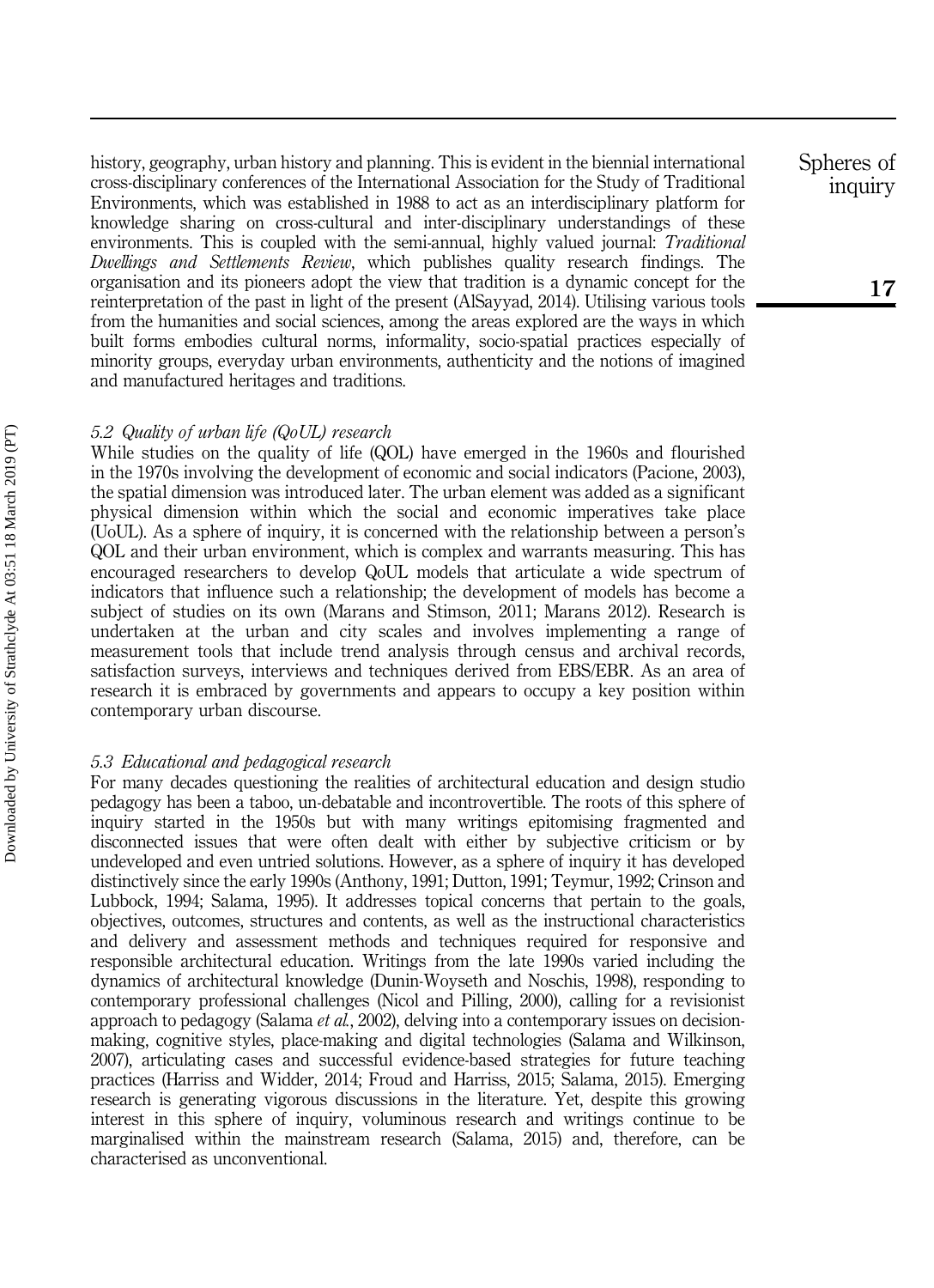#### 6. Conclusion ARCH

The aim of this paper was to contribute an inclusive insight into methodological research in architecture and allied disciplines and to unravel aspects that include philosophical positions, frames of reference and spheres of inquiry. Following ontological and epistemological interpretations, the methodology adopted involved conceptual and critical analysis which is based on reviewing and categorising classical literature and more than hundred contributions in architectural and design research developed over the past five decades which were classified under perspectives of inquiry and frames of reference. Hypothesised through three philosophical positions – positivism, anti-positivism and emancipationist – six frames of reference were identified: systematic, computational, managerial, psychological, person–environment type-A and person–environment type-B. Accentuated by these frames of reference, TOR and CDR were categorised as the perspectives of inquiry, which were scrutinised together with developmental aspects. By mapping the philosophical positions to the frames of reference, various characteristics and spheres of inquiry within each frame of reference were revealed. Additional spheres of inquiry were inferred as branching from the person–environment frame-of-reference: traditional dwellings and settlements research, quality of urban life research, and educational and pedagogical research.

An understanding of the three relatively contradictory philosophical positions is critical. Likewise, an identification of which position will be adopted is crucial when developing a research framework or starting a research activity. While it is imperative that positivistic approaches are valuable and may be used to discover and convey factual knowledge about various aspects of architecture and built environments, it is essential to acknowledge other aspects that affirm the validity of anti-positivist and emancipationist thinking. Consequently, adopting the more inclusive positions places emphasis upon the social, historical and contextual construction of reality: the values, abilities, preferences and lifestyles of the people who use, perceive, and comprehend the built environment. This validates the co-existence of multiple realities and the associated perceptions, and viewpoints.

The analysis of the frames of reference and sphere of inquiry suggests two distinct yet related types of knowledge in architecture and allied disciplines. The first type is knowledge resulting from research that seeks to understand the future through a better understanding of the past; research that tests accepted ideas. The second is knowledge resulting from research that probes new ideas and principles that will shape the future; research that develops new visions and verifies new hypotheses. Within the framework of these knowledge types, it is maintained that the primary objective of methodological research in architecture and allied disciplines is to investigate designs, buildings and built environments made by human beings – designers or non-designers. Implications can be inferred and articulated with respect to key qualities or concerns.

Methodological research in architecture and urbanism is concerned with:

- The systematic search and acquisition, assimilation and accommodation of knowledge related to design and design activity, how designers think, approach problems, develop solutions.
- The development of expressions, patterns, structures and their organisation into functional wholes.
- The physical representation of buildings and environments, how they perform in relation to who sees them and who uses them.
- What is achieved at the end of a focused planning or design process, how that which is achieved appears, and what it means to its users and the public at large.

18

13,1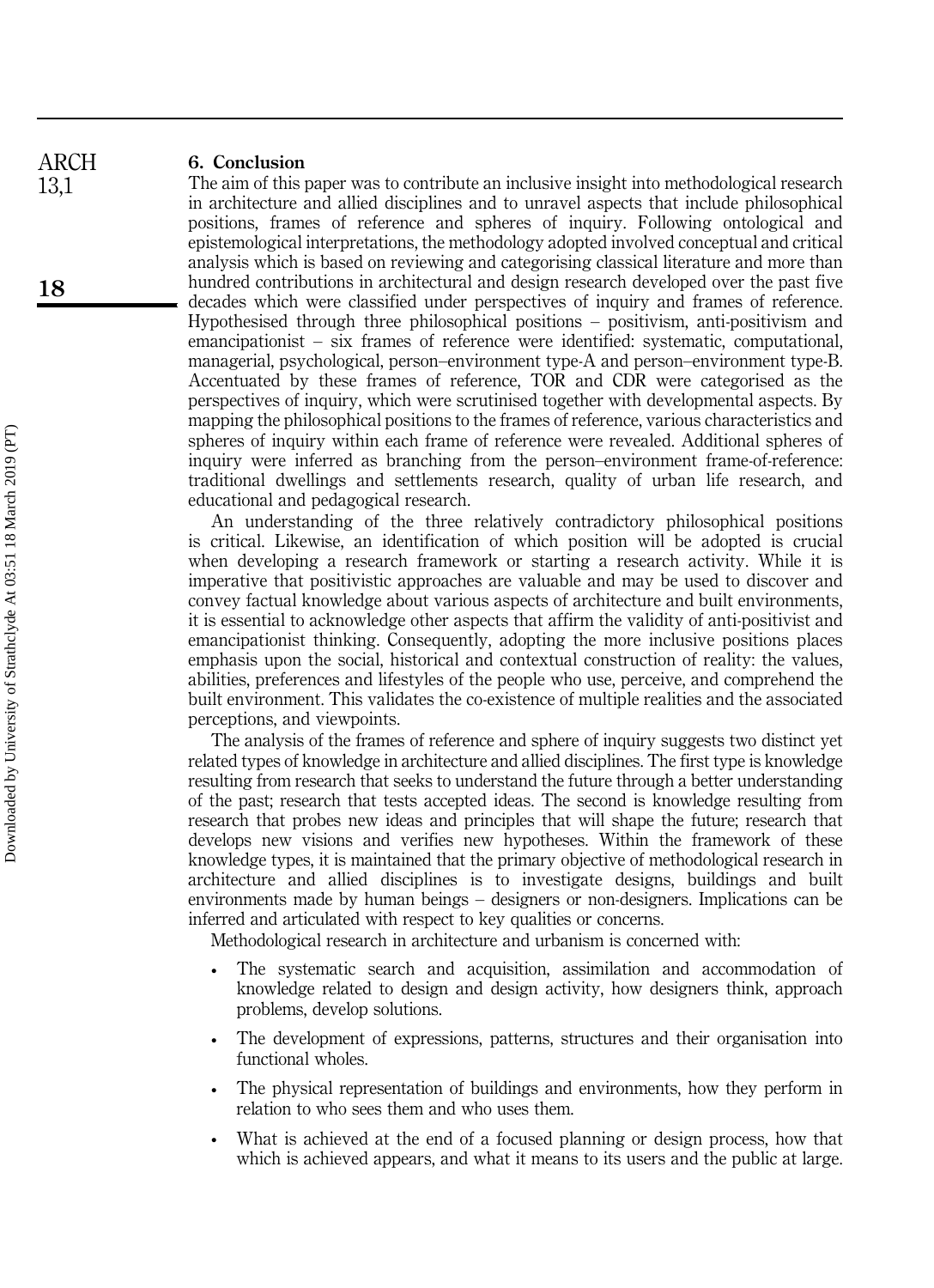- Design and construction processes as human activities, how designers work, how they collaborate with other experts, how they engage with users, how their work speaks to the public and how they carry out these activities.
- The systematic learning about the experiences of the past and how these experiences enable the construction of new knowledge.

While the findings developed within this paper enable a more focussed appreciation of methodological research in architecture and allied disciplines, which pertains to the relationship between an adopted philosophical position, a frame of reference and various characteristics of research approaches, further detailed examples can be developed to offer more discerning elucidations relevant to each frame of reference and the spheres of inquiry involved. Within the confines of the analysis provided, the study is viewed as a call for researchers to identify the unique particularities of their research and the way in which it is pursued.

#### References

- Abdelmonem, M.G. (2017), "Architectural and urban heritage in the digital age: dilemmas of authenticity, originality and reproduction", [Archnet-IJAR: International Journal of Architectural](https://www.emeraldinsight.com/action/showLinks?doi=10.1108%2FARCH-01-2019-0012&crossref=10.26687%2Farchnet-ijar.v11i3.1415&citationId=p_1) [Research](https://www.emeraldinsight.com/action/showLinks?doi=10.1108%2FARCH-01-2019-0012&crossref=10.26687%2Farchnet-ijar.v11i3.1415&citationId=p_1), Vol. 11 No. 3, pp. 5-15.
- Akin, O. (1986), Psychology of Architectural Design, Pion, London.
- Akin, O. (1987), Expertise of the Architect, Carnegie Mellon University, Pittsburgh, PA.
- Alexander, C. (1964), *Notes on the Synthesis of form*, Harvard University Press, Cambridge, MA.
- AlSayyad, N. (2014), Traditions: the Real, the Hyper, and the Virtual in the Built Environment, Routledge, London.
- Altman, I. and Chemers, M. (1980), *[Culture and Environment](https://www.emeraldinsight.com/action/showLinks?doi=10.1108%2FARCH-01-2019-0012&crossref=10.1007%2F978-1-4899-0451-5&citationId=p_6)*, 1st ed., Brooks/Cole, Monterey, CA.
- Anthony, K.H. (1991), *Design Juries on Trial: the Renaissance of the Design Studio*, Van Nostrand Reinhold, New York, NY.
- Anumba, C.J. (2005), *[Knowledge Management in Construction](https://www.emeraldinsight.com/action/showLinks?doi=10.1108%2FARCH-01-2019-0012&crossref=10.1002%2F9780470759554&citationId=p_8)*, Blackwell Publishing, Oxford.
- Awan, N., Schneider, T. and Till, J. (2011), Spatial Agency: Other Ways of Doing Architecture, Routledge, London.
- Blundell-Jones, P., Petrescu, D. and Till, J. (Eds) (2005), *Architecture and Participation*, Taylor & Francis, London.
- Broadbent, G. (1973), *Design in Architecture: Architecture and the Human Sciences*, John Wiley and Sons, London.
- Bordass, B. (2001), Flying Blind Everything you wanted to Know about Energy in Commercial Buildings but were Afraid to Ask, Association for the Conservation of Energy, London.
- Bordass, B. and Leaman, A. (2014), "Building performance evaluation in the UK: so many false dawns", in Preiser, W.F.E., Davis, A.T., Salama, A.M. and Hardy, A. (Eds), *Architecture* beyond Criticism: Expert Judgment and Performance Evaluation, Routledge, London, pp. 160-170.
- Brown, J.B., Harriss, H. and Morrow, R. (2016), A Gendered Profession: the Question of Representation in Space Making, RIBA Publishing, London.

- Canter, D.V. (1974), Psychology for Architects, Applied Science, London.
- Canter, D.V. (1977), The Psychology of Place, St Martin's Press, New York, NY.
- Casakin, H. and Kreitler, S. (2011), "The cognitive profile of creativity in design", *[Thinking Skills and](https://www.emeraldinsight.com/action/showLinks?doi=10.1108%2FARCH-01-2019-0012&crossref=10.1016%2Fj.tsc.2011.06.001&citationId=p_18)* **[Creativity](https://www.emeraldinsight.com/action/showLinks?doi=10.1108%2FARCH-01-2019-0012&crossref=10.1016%2Fj.tsc.2011.06.001&citationId=p_18)**, Vol. 6 No. 3, pp. 159-168.

Burgess, P. (Ed.) (1983), *The Role of the Architect in Society*, Carnegie Mellon University., Pittsburgh, PA.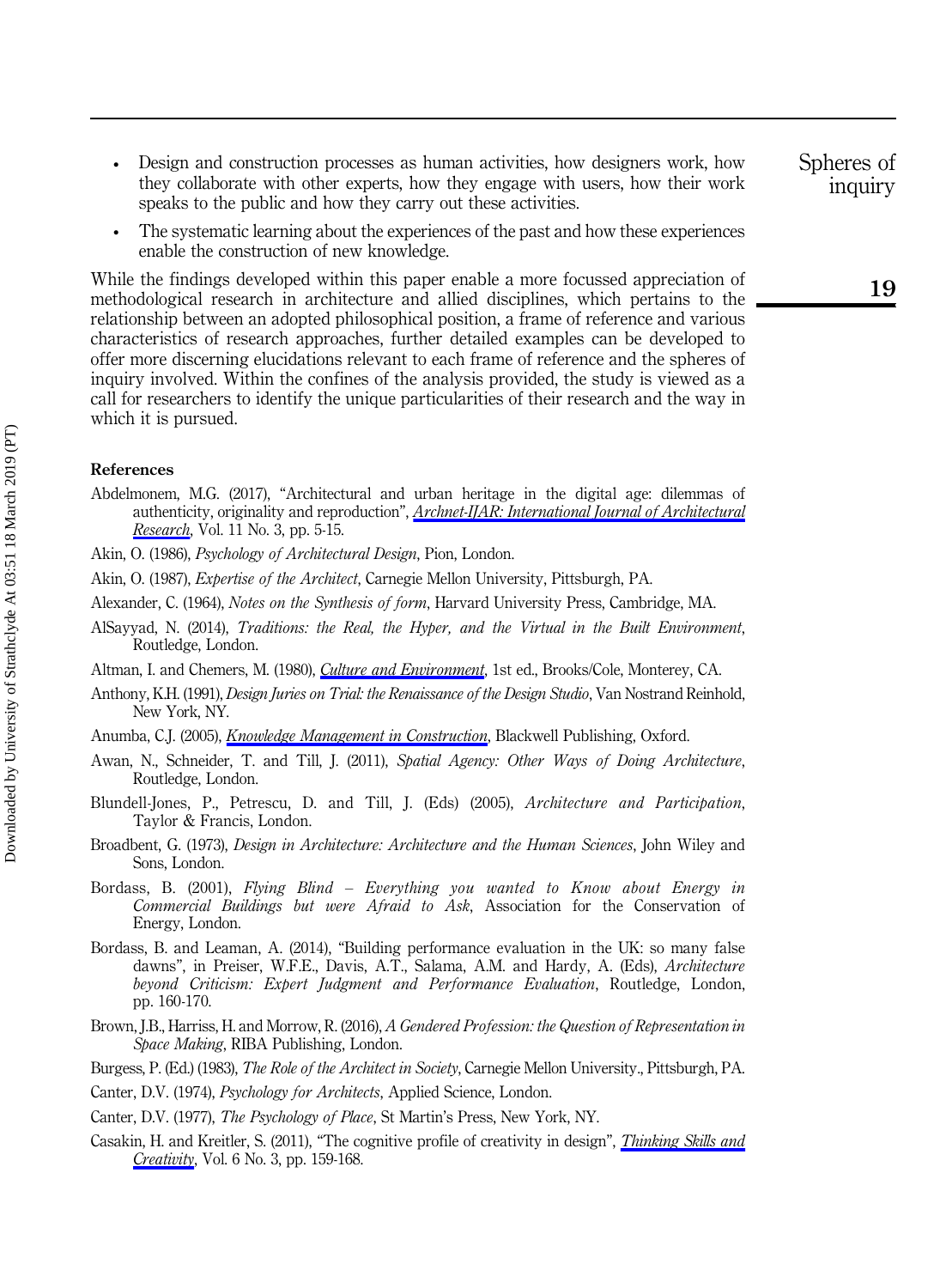| <b>ARCH</b><br>13,1 | Cooper, R. (2010), Wayfinding for Health Care: Best Practices for Today's Facilities, AHA Press/Health<br>Forum, Chicago, IL.                                                                                                                                                       |
|---------------------|-------------------------------------------------------------------------------------------------------------------------------------------------------------------------------------------------------------------------------------------------------------------------------------|
|                     | Crinson, M. and Lubbock, J. (1994), Architecture–Art or profession?: Three Hundred Years of<br>Architectural Education in Britain, Manchester University Press, Manchester.                                                                                                         |
|                     | Cross, N. (2016), Design Thinking: Understanding how Designers Think and Work, Bloomsbury, London.                                                                                                                                                                                  |
|                     | Cross, N. (Ed.) (1984), <i>Developments in Design Methodology</i> , Wiley, Chichester.                                                                                                                                                                                              |
| 20                  | Cuff, D. (1991), <i>Architecture: the Story of Practice</i> , The MIT Press, Cambridge, MA.                                                                                                                                                                                         |
|                     | Darbellay, F., Moody, Z. and Lubart, T. (2018), Creativity, Design Thinking and Interdisciplinarity,<br>Springer, Singapore.                                                                                                                                                        |
|                     | de Dear, R., Kim, J. and Parkinson, T. (2018), "Residential adaptive comfort in a humid<br>subtropical climate - Sydney Australia", <i>Energy and Buildings</i> , Vol. 158, January,<br>pp. 1296-1305.                                                                              |
|                     | Denzin, N.K. and Lincoln, Y.S. (Eds) (2000), <i>Handbook of Qualitative Research</i> , Sage Publications,<br>Thousand Oaks, CA.                                                                                                                                                     |
|                     | Duffy, F. (2014), "Buildings and their use: the dog that didn't bark", in Preiser, W.F.E., Davis, A.T.,<br>Salama, A.M. and Hardy, A. (Eds), Architecture Beyond Criticism: Expert Judgment and<br>Performance Evaluation, Routledge, London, pp. 128-132.                          |
|                     | Dunin-Woyseth, H. and Noschis, K. (Eds) (1998), Architecture and Teaching: Epistemological<br>Foundations, Comportements, Lausanne.                                                                                                                                                 |
|                     | Dutton, T.A. (Ed.) (1991), <i>Voices in Architectural Education: Cultural Politics and Pedagogy</i> , Bergin and<br>Garvey, New York, NY.                                                                                                                                           |
|                     | Dye, A. (Ed.) (2014), <i>How Architects Use Research – Case Studies from Practice</i> , RIBA, London.                                                                                                                                                                               |
|                     | Eastman, C.M. (1969), "Cognitive processes and ill-defined problems: a case study from design",<br>Proceeding IJCAI'69 Proceedings of the 1st International Joint Conference on Artificial<br><i>Intelligence</i> , Morgan Kaufmann Publishers Inc., San Francisco, CA, pp.669-690. |
|                     | Emmitt, S., Prins, M. and Otter, A. (Eds) (2009), <i>Architectural Management: International Research and</i><br><b>Practice</b> , Wiley-Blackwell, Chichester.                                                                                                                     |
|                     | Fisher, T. (2010), <i>Ethics for Architects: 50 Dilemmas of Professional Practice</i> , Princeton Architectural<br>Press, Princeton, NJ.                                                                                                                                            |
|                     | Fisher, T.R. (2006), In the Scheme of Things: Alternative Thinking on the Practice of Architecture,<br>University of Minnesota Press, Minneapolis, MN.                                                                                                                              |
|                     | Franz, J.M. (1994), "A critical framework for methodological research in architecture", <i>Design Studies</i> ,<br>Vol. 15 No. 4, pp. 433-447.                                                                                                                                      |
|                     | Fraser, M. (Ed.) (2013), <i>Design Research in Architecture: An Overview</i> , Routledge, Taylor &<br>Francis Group, London.                                                                                                                                                        |
|                     | Froud, D. and Harriss, H. (Eds) (2015), Radical Pedagogies Architectural Education and the British<br><i>Tradition</i> , RIBA Publishing, London.                                                                                                                                   |
|                     | Gero, J.S. (1983), "Computer-aided architectural design – past, present and future", <i>Architectural Science</i><br>Review, Vol. 26 No. 1, pp. 2-5.                                                                                                                                |
|                     | Gero, J.S. and Maher, M.L. (1993), Modeling Creativity and Knowledge-Based Creative Design,<br>Lawernce Erlbaum, Hillsdale, NJ.                                                                                                                                                     |
|                     | Goldschmidt, G. (1989), "Problem representation versus domain of solution in architectural design<br>education", Journal of Architectural and Planning Research, Special Issue: Architectural<br><i>Education for Architectural Practice, Vol. 6 No. 3, pp. 204-215.</i>            |
|                     | Goldschmidt, G. (2014), <i>Linkography: Unfolding the Design Process</i> , The MIT Press, Cambridge, MA.                                                                                                                                                                            |
|                     | Goulding, J.S. and Rahimian, F.P. (2015), "Design creativity: future directions for integrated<br>visualisation", Archnet-IJAR: International Journal of Architectural Research, Vol. 9 No. 3,                                                                                      |

pp. 1-5.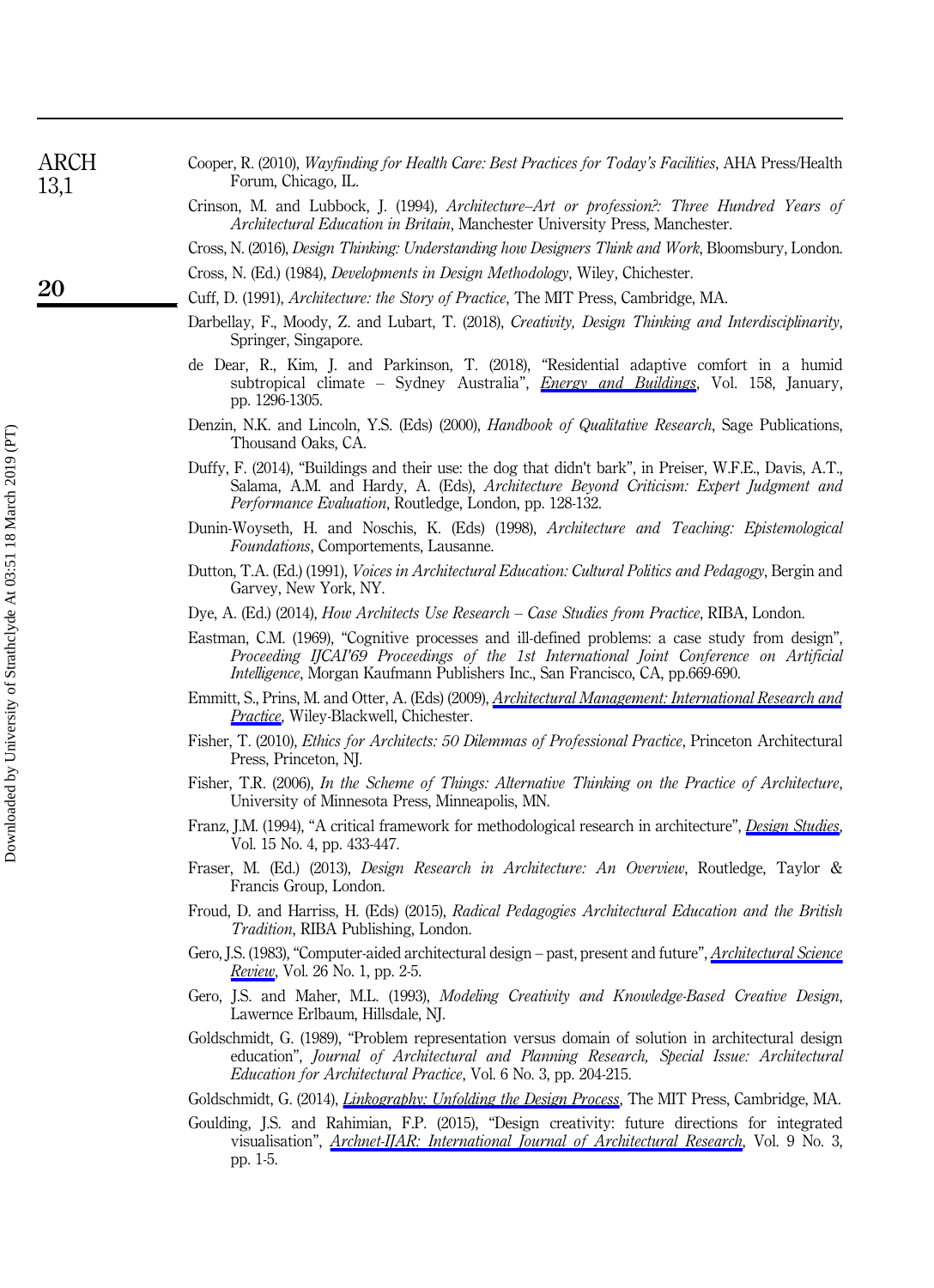Groat, L. and Wang, D. (2002), Architectural Research Methods, John Wiley, New York, NY.

Gutman, R. (1975), "The place of architecture in sociology", Research Center for Urban and Environmental Planning, School of Architecture and Urban Planning, Princeton University, Princeton, NJ.

Gutman, R. (1988), *Architectural Practice: A Critical View*, Princeton Architectural Press, Princeton, NJ.

- Hamdi, N. (1990), Housing without Houses: Participation, Flexibility, Enablement, Van Nostrand Reinhold, New York, NY.
- Hamilton, D.K. and Watkins, D.H. (2009), *Evidence-Based Design for Multiple Building Types*, Wiley, Hoboken, NJ.
- Harriss, H. and Widder, L. (Eds) (2014), *[Architecture live Projects: Pedagogy into Practice](https://www.emeraldinsight.com/action/showLinks?doi=10.1108%2FARCH-01-2019-0012&crossref=10.4324%2F9781315780764&citationId=p_48)*. Routledge, London.

Heath, T. (1984), Method in Architecture, Wiley, Chichester.

- Hensel, M.U. (2010), "Performance-oriented architecture: towards a biological paradigm for architectural design and the built environment", [FORMakademisk](https://www.emeraldinsight.com/action/showLinks?doi=10.1108%2FARCH-01-2019-0012&crossref=10.7577%2Fformakademisk.138&citationId=p_50), Vol. 3 No. 1, pp. 36-56.
- Hershberger, R.G. (1999), Architectural Programming and Predesign Manager, McGraw-Hill, New York, NY.
- Hester, R.T. (1990), Community Design Primer, Ridge Times Press, Mendocino, CA.
- Hillier, B. (2015), Space is the Machine: a Configurational Theory of Architecture, CreateSpace Independent Publishing Platform, London.
- Hillier, B. and Hanson, J. (1984), *[The Social Logic of Space](https://www.emeraldinsight.com/action/showLinks?doi=10.1108%2FARCH-01-2019-0012&crossref=10.1017%2FCBO9780511597237&citationId=p_54)*, Cambridge University Press, Cambridge.
- IAPS (2018), "Transitions to sustainability, lifestyles changes, and human wellbeing", Proceedings of the 25th IAPS Conference, IAPS, Rome.
- James, P. (2015), Urban Sustainability in Theory and Practice: Circles of Sustainability, Routledge, London.
- Jenkins, P. and Forsyth, L. (2009), Architecture, Participation and Society, Routledge, London.
- Kumar, B. (2015), A Practical Guide to Adopting BIM in Construction Projects, Whittles Publishing, Caithness.
- Kumar, B. (2018), Contemporary Strategies and Approaches in 3-D Information Modelling, IGI Global, Hershey, PA.
- Lawrence, R. (1987), Housing, Dwellings and Homes: Design theory, Research and Practice, John Wiley & Sons, Chichester.
- Lawson, B. (1980), How Designers Think: the Design Process Demystified, Architectural Press, London.
- Lawson, B. (2015), "Book review: *Design Research in Architecture: An Overview*", *[Design Studies](https://www.emeraldinsight.com/action/showLinks?doi=10.1108%2FARCH-01-2019-0012&crossref=10.1016%2Fj.destud.2014.11.002&citationId=p_62)*, Vol. 36, January, pp. 125-130.
- Lincoln, Y.S., Lynham, S.A. and Guba, E.G. (2011), "Paradigmatic controversies, contradictions, and emerging confluences, revisited", in Denzin, N.K. and Lincoln, Y.S. (Eds), The SAGE Handbook of Qualitative Research, Sage, Thousand Oaks, CA, pp. 97-128.
- Lucas, R. (2016), Research Methods for Architecture, Laurence King Publishing, London.
- Mallory-Hill, S., Preiser, W.F.E. and Watson, C. (Eds) (2012), *Enhancing Building Performance*, Wiley-Blackwell, Chichester.
- Malone, L. (2018), Desire Lines: a Guide to Community Participation in Designing Places, RIBA Publishing, London.
- Marans, R. and Stimson, R. (Eds), (2011), *Investigating Quality of Urban Life: Theory, Methods, and* Empirical Research, Springer, New York, NY.
- Marans, R.W. (2012), "Quality of urban life studies: an overview and implications for environment–behaviour research", Procedia – [Social and Behavioral Sciences](https://www.emeraldinsight.com/action/showLinks?doi=10.1108%2FARCH-01-2019-0012&crossref=10.1016%2Fj.sbspro.2012.02.058&citationId=p_68), Vol. 35, pp. 9-22.
- Marcus, C.C. (1972), *Resident Dissatisfaction in Multi-Family Housing*, University of California, Institute of Urban and Regional Development, Berkeley, CA.

Spheres of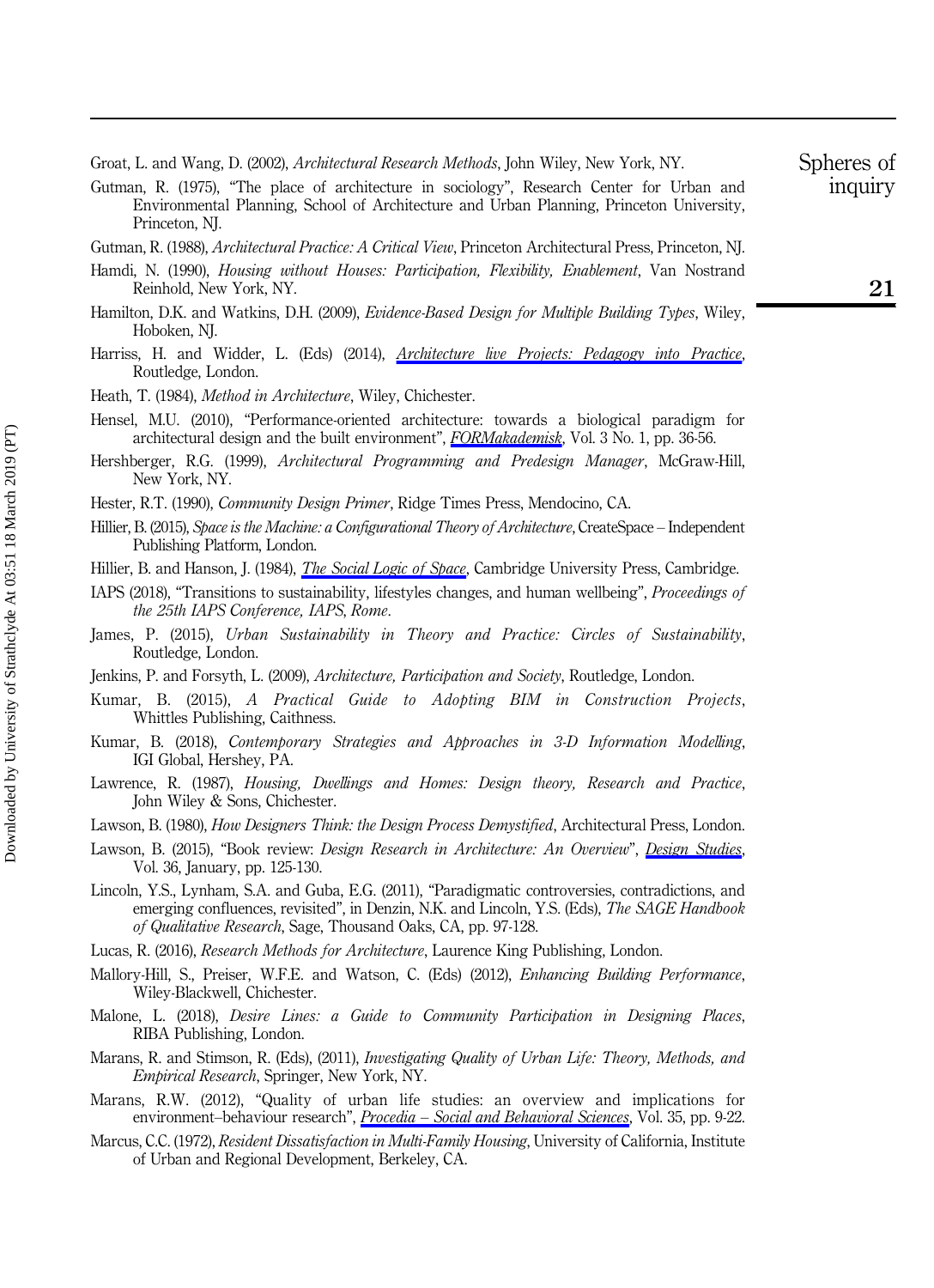| Markus, T.A. (1972), <i>Building Performance</i> , John Wiley & Sons, New York, NY.<br>Maver, T. (1971), "Computer aided building appraisal", <i>Architects Journal</i> , July, pp. 207-214.<br>Mitchell, W.J. (1979), Computer-Aided Architectural Design, Van Nostrand Reinhold, New York, NY.<br>Mitchell, W.J. (1990), The Logic of Architecture: Design, Computation, and Cognition, The MIT Press.<br>Cambridge, MA.<br>Nasar, J.L. (1988), <i>Environmental Aesthetics: Theory, Research, Applications</i> , Cambridge University<br>Press, New York, NY.<br>Newell, A. and Simon, H.A. (1972), <i>Human Problem Solving</i> , Prentice-Hall, Englewood Cliffs, NJ.<br>Nicol, D. and Pilling, S. (Eds) (2000), Changing Architectural Education Towards a New Professionalism.<br>E & FN Spon, London.<br>Norton, P. and Hughes, M. (2018), Public Consultation and Community Involvement in Planning a<br>Twenty-First Century Guide, Routledge, London.<br>OED (2012), Oxford English Dictionary, Oxford University Press, Oxford.<br>Oxman, R. (2017), "Thinking difference: theories and models of parametric design thinking"<br>Design Studies, Vol. 52, September, pp. 4-39.<br>Passini, R. (1992), <i>Wayfinding in Architecture</i> , Van Nostrand Reinhold, New York, NY.<br>Preiser, W.F.E. (Ed.) (1985), <i>Programming the Built Environment</i> , Van Nostrand Reinhold<br>New York, NY.<br>Preiser, W.F.E. and Nasar, J.L. (2008), "Assessing building performance: its evolution from post-<br>occupancy evaluation", Archnet-IJAR: International Journal of Architectural Research, Vol. 2<br>No. 1, pp. 84-99.<br>Preiser, W.F.E. and Vischer, J. (Eds) (2012), Assessing Building Performance, Routledge, New York, NY. |
|---------------------------------------------------------------------------------------------------------------------------------------------------------------------------------------------------------------------------------------------------------------------------------------------------------------------------------------------------------------------------------------------------------------------------------------------------------------------------------------------------------------------------------------------------------------------------------------------------------------------------------------------------------------------------------------------------------------------------------------------------------------------------------------------------------------------------------------------------------------------------------------------------------------------------------------------------------------------------------------------------------------------------------------------------------------------------------------------------------------------------------------------------------------------------------------------------------------------------------------------------------------------------------------------------------------------------------------------------------------------------------------------------------------------------------------------------------------------------------------------------------------------------------------------------------------------------------------------------------------------------------------------------------------------------------------------------------------------------------------------------|
|                                                                                                                                                                                                                                                                                                                                                                                                                                                                                                                                                                                                                                                                                                                                                                                                                                                                                                                                                                                                                                                                                                                                                                                                                                                                                                                                                                                                                                                                                                                                                                                                                                                                                                                                                   |
|                                                                                                                                                                                                                                                                                                                                                                                                                                                                                                                                                                                                                                                                                                                                                                                                                                                                                                                                                                                                                                                                                                                                                                                                                                                                                                                                                                                                                                                                                                                                                                                                                                                                                                                                                   |
|                                                                                                                                                                                                                                                                                                                                                                                                                                                                                                                                                                                                                                                                                                                                                                                                                                                                                                                                                                                                                                                                                                                                                                                                                                                                                                                                                                                                                                                                                                                                                                                                                                                                                                                                                   |
|                                                                                                                                                                                                                                                                                                                                                                                                                                                                                                                                                                                                                                                                                                                                                                                                                                                                                                                                                                                                                                                                                                                                                                                                                                                                                                                                                                                                                                                                                                                                                                                                                                                                                                                                                   |
|                                                                                                                                                                                                                                                                                                                                                                                                                                                                                                                                                                                                                                                                                                                                                                                                                                                                                                                                                                                                                                                                                                                                                                                                                                                                                                                                                                                                                                                                                                                                                                                                                                                                                                                                                   |
|                                                                                                                                                                                                                                                                                                                                                                                                                                                                                                                                                                                                                                                                                                                                                                                                                                                                                                                                                                                                                                                                                                                                                                                                                                                                                                                                                                                                                                                                                                                                                                                                                                                                                                                                                   |
|                                                                                                                                                                                                                                                                                                                                                                                                                                                                                                                                                                                                                                                                                                                                                                                                                                                                                                                                                                                                                                                                                                                                                                                                                                                                                                                                                                                                                                                                                                                                                                                                                                                                                                                                                   |
|                                                                                                                                                                                                                                                                                                                                                                                                                                                                                                                                                                                                                                                                                                                                                                                                                                                                                                                                                                                                                                                                                                                                                                                                                                                                                                                                                                                                                                                                                                                                                                                                                                                                                                                                                   |
|                                                                                                                                                                                                                                                                                                                                                                                                                                                                                                                                                                                                                                                                                                                                                                                                                                                                                                                                                                                                                                                                                                                                                                                                                                                                                                                                                                                                                                                                                                                                                                                                                                                                                                                                                   |
|                                                                                                                                                                                                                                                                                                                                                                                                                                                                                                                                                                                                                                                                                                                                                                                                                                                                                                                                                                                                                                                                                                                                                                                                                                                                                                                                                                                                                                                                                                                                                                                                                                                                                                                                                   |
|                                                                                                                                                                                                                                                                                                                                                                                                                                                                                                                                                                                                                                                                                                                                                                                                                                                                                                                                                                                                                                                                                                                                                                                                                                                                                                                                                                                                                                                                                                                                                                                                                                                                                                                                                   |
|                                                                                                                                                                                                                                                                                                                                                                                                                                                                                                                                                                                                                                                                                                                                                                                                                                                                                                                                                                                                                                                                                                                                                                                                                                                                                                                                                                                                                                                                                                                                                                                                                                                                                                                                                   |
|                                                                                                                                                                                                                                                                                                                                                                                                                                                                                                                                                                                                                                                                                                                                                                                                                                                                                                                                                                                                                                                                                                                                                                                                                                                                                                                                                                                                                                                                                                                                                                                                                                                                                                                                                   |
|                                                                                                                                                                                                                                                                                                                                                                                                                                                                                                                                                                                                                                                                                                                                                                                                                                                                                                                                                                                                                                                                                                                                                                                                                                                                                                                                                                                                                                                                                                                                                                                                                                                                                                                                                   |
| Preiser, W.F.E., Rabinowitz, H.Z. and White, E.T. (1988), Post-Occupancy Evaluation, Van Nostrand<br>Reinhold, New York, NY.                                                                                                                                                                                                                                                                                                                                                                                                                                                                                                                                                                                                                                                                                                                                                                                                                                                                                                                                                                                                                                                                                                                                                                                                                                                                                                                                                                                                                                                                                                                                                                                                                      |
| Preiser, W.F.E., Davis, A.T., Salama, A.M. and Hardy, A. (Eds) (2014), <i>Architecture beyond Criticism</i> .<br><b>Expert Judgment and Performance Evaluation</b> , Routledge, London.                                                                                                                                                                                                                                                                                                                                                                                                                                                                                                                                                                                                                                                                                                                                                                                                                                                                                                                                                                                                                                                                                                                                                                                                                                                                                                                                                                                                                                                                                                                                                           |
| Proshansky, H.M. (1990), "The pursuit of understanding", in Altman, I. and Christensen, K. (Eds).<br><b>Environment and Behavior Studies: Emergence of Intellectual Traditions</b> , Plenum Press, New<br>York, NY, pp. 9-30.                                                                                                                                                                                                                                                                                                                                                                                                                                                                                                                                                                                                                                                                                                                                                                                                                                                                                                                                                                                                                                                                                                                                                                                                                                                                                                                                                                                                                                                                                                                     |
| Rapoport, A. (1969), <i>House form and Culture</i> , Prentice-Hall, Englewood Cliffs, NJ.                                                                                                                                                                                                                                                                                                                                                                                                                                                                                                                                                                                                                                                                                                                                                                                                                                                                                                                                                                                                                                                                                                                                                                                                                                                                                                                                                                                                                                                                                                                                                                                                                                                         |
| Rapoport, A. (1977), Human Aspects of Urban form: Towards a Man-Environment Approach to Urban<br>form and Design, Pergamon Press, Toronto.                                                                                                                                                                                                                                                                                                                                                                                                                                                                                                                                                                                                                                                                                                                                                                                                                                                                                                                                                                                                                                                                                                                                                                                                                                                                                                                                                                                                                                                                                                                                                                                                        |
| Rapoport, A. (1990), The Meaning of the Built Environment: A Nonverbal Communication Approach.<br>The University of Arizona Press, Tucson, AZ.                                                                                                                                                                                                                                                                                                                                                                                                                                                                                                                                                                                                                                                                                                                                                                                                                                                                                                                                                                                                                                                                                                                                                                                                                                                                                                                                                                                                                                                                                                                                                                                                    |
| Rapoport, A. (2005), Culture, Architecture, and Design, Locke Science Publishing, Chicago, IL.                                                                                                                                                                                                                                                                                                                                                                                                                                                                                                                                                                                                                                                                                                                                                                                                                                                                                                                                                                                                                                                                                                                                                                                                                                                                                                                                                                                                                                                                                                                                                                                                                                                    |
| Rapoport, A. (2008), "Some further thoughts on culture and environment", Archnet-IJAR: International<br>Journal of Architectural Research, Vol. 2 No. 1, pp. 16-39.                                                                                                                                                                                                                                                                                                                                                                                                                                                                                                                                                                                                                                                                                                                                                                                                                                                                                                                                                                                                                                                                                                                                                                                                                                                                                                                                                                                                                                                                                                                                                                               |
| Rittel, H.W.J. and Webber, M.M. (1973), "Dilemmas in a general theory of planning", <i>Policy Sciences</i> .<br>Vol. 4 No. 2, pp. 155-169.                                                                                                                                                                                                                                                                                                                                                                                                                                                                                                                                                                                                                                                                                                                                                                                                                                                                                                                                                                                                                                                                                                                                                                                                                                                                                                                                                                                                                                                                                                                                                                                                        |
| Roaf, S., Brotas, L. and Nicol, F. (Eds) (2017), PLEA 2017 Legacy Document of 33rd PLEA International<br>Conference – Design to Thrive, PLEA, Edinburgh.                                                                                                                                                                                                                                                                                                                                                                                                                                                                                                                                                                                                                                                                                                                                                                                                                                                                                                                                                                                                                                                                                                                                                                                                                                                                                                                                                                                                                                                                                                                                                                                          |
| Rowe, P.G. (1987), Design Thinking, MIT Press, Cambridge, MA.                                                                                                                                                                                                                                                                                                                                                                                                                                                                                                                                                                                                                                                                                                                                                                                                                                                                                                                                                                                                                                                                                                                                                                                                                                                                                                                                                                                                                                                                                                                                                                                                                                                                                     |
| Sacks, R., Eastman, C.M., Lee, G. and Teicholz, P.M. (2018), BIM Handbook: A Guide to Building<br>Information Modeling for Owners, Designers, Engineers, Contractors, and Facility Managers,<br>Wiley, Hoboken, NJ.                                                                                                                                                                                                                                                                                                                                                                                                                                                                                                                                                                                                                                                                                                                                                                                                                                                                                                                                                                                                                                                                                                                                                                                                                                                                                                                                                                                                                                                                                                                               |
|                                                                                                                                                                                                                                                                                                                                                                                                                                                                                                                                                                                                                                                                                                                                                                                                                                                                                                                                                                                                                                                                                                                                                                                                                                                                                                                                                                                                                                                                                                                                                                                                                                                                                                                                                   |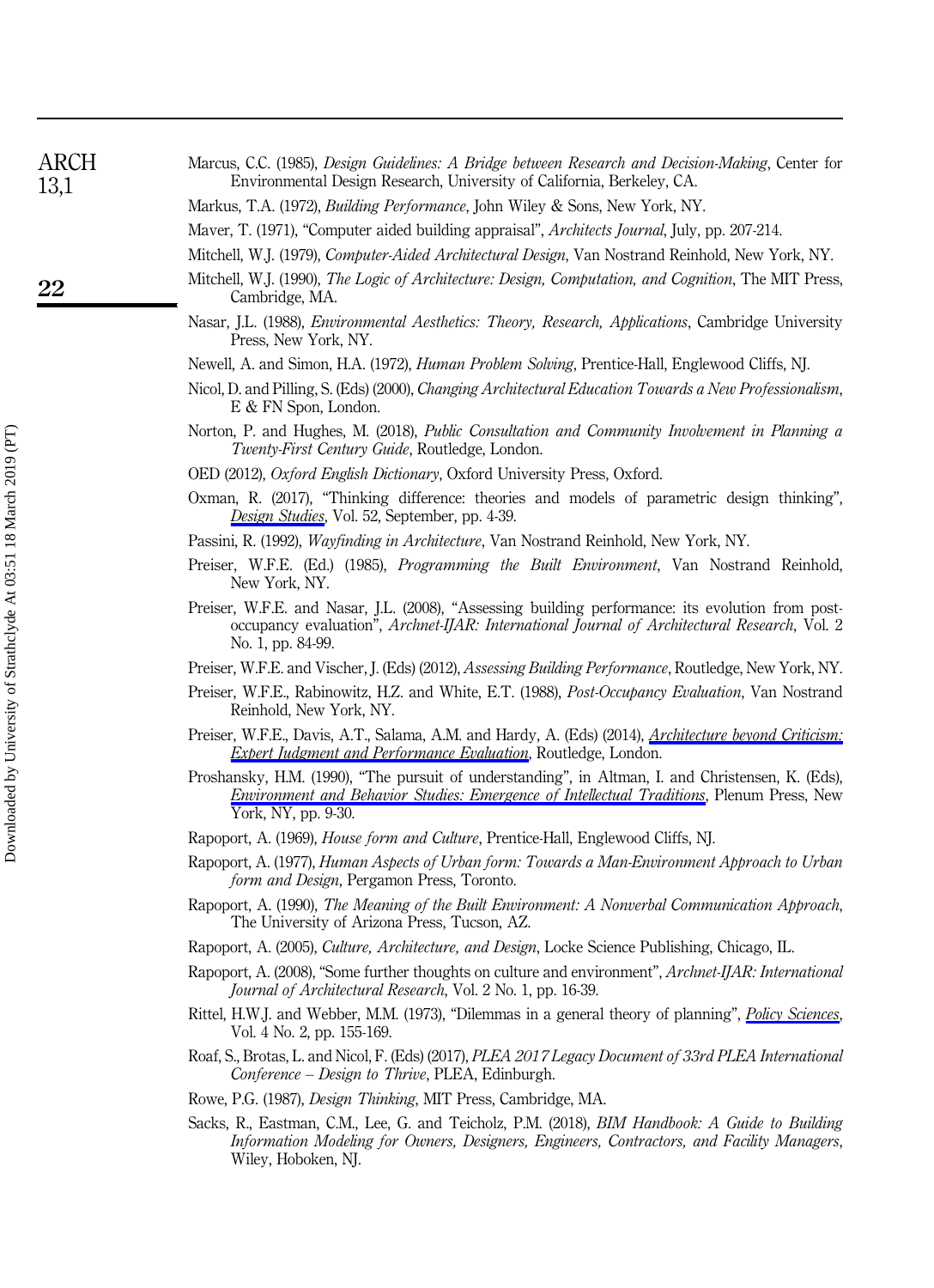- Salama, A.M. (1995), New Trends in Architectural Education: Designing the Design Studio, Tailored Text Publishers, Raleigh, NC.
- Salama, A.M. (1998), "A new paradigm in architectural pedagogy: integrating environment-behavior studies into architectural education teaching practices", in Teklenburg, J., van Andel, J., Smeets, J. and Seidel, A. (Eds), IAPS 15th – Shifting Balances: Changing Roles in Policy, Research and Design, EIRASS Publishers, Eindhoven, pp. 128-139.
- Salama, A.M. (2008), "A theory for integrating knowledge in architectural design education", ArchNet-IJAR: International Journal of Architectural Research, Vol. 2 No. 1, pp. 100-128.
- Salama, A.M. (2012), "Knowledge and design: people–environment research for responsive pedagogy and practice", *Procedia – [Social and Behavioral Sciences](https://www.emeraldinsight.com/action/showLinks?doi=10.1108%2FARCH-01-2019-0012&crossref=10.1016%2Fj.sbspro.2012.07.002&citationId=p_100)*, Vol. 49, pp. 8-27.
- Salama, A.M. (2015), Spatial Design Education: New Directions for Pedagogy in Architecture and Beyond: Routledge, London.
- Salama, A.M. and Wilkinson, N. (Eds) (2007), *Design Studio Pedagogy: Horizons for the Future*, The Urban International Press, Gateshead.
- Salama, A.M., O'Reilly, W. and Noschis, K. (Eds) (2002), Architectural Education Today: Cross Cultural Perspectives, Comportements, Lausanne.
- Samuel, F. and Dye, A. (2015), *Demystifying Architectural Research: Adding Value to your Practice*, RIBA Publishing, London.
- Sanoff, H. (1977), Methods of Architectural Programming, Dowden, Hutchinson & Ross, Stroudsburg, PA.
- Sanoff, H. (1978), Designing with Community Participation, McGraw Hill, New York, NY.
- Sanoff, H. (1984), Design Games, Kaufmann, Los Altos, CA.
- Sanoff, H. (1991), Visual Research Methods in Design, Van Nostrand Reinhold, New York, NY.
- Sanoff, H. (1992), Integrating Programming, Evaluation and Participation in Design: A Theory Z Approach, Avebury/Ashgate, Hampshire.
- Sanoff, H. (2000), Community Participation Methods in Design and Planning, John Wiley & Sons, New York, NY.
- Sanoff, H. (2010), Democratic Design: Participation Case Studies in Urban and Small Town Environments, VDM Verlag Dr. Müller, Saarbrücken.
- Shin, J.-H., Narayan, M. and Dennis, S. (Eds) (2017), Voices of Place: Empower, Engage, Energize: Proceedings of the 48th Annual Conference of the Environmental Design Research Association, EDRA, Madison, WI.
- Simon, H.A. (1973), "The structure of ill structured problems", *[Artificial Intelligence](https://www.emeraldinsight.com/action/showLinks?doi=10.1108%2FARCH-01-2019-0012&crossref=10.1016%2F0004-3702%2873%2990011-8&citationId=p_113)*, Vol. 4 Nos 3-4, pp. 181-201.
- Teymur, N. (1992), Architectural Education: Issues in Educational Policies and Practice, Question Press, London.
- Thomas, J.C. and Carroll, J.M. (1979), The Psychological Study of Design, [IBM Thomas J. Watson](https://www.emeraldinsight.com/action/showLinks?doi=10.1108%2FARCH-01-2019-0012&crossref=10.1016%2F0142-694X%2879%2990020-6&citationId=p_115) [Research Division](https://www.emeraldinsight.com/action/showLinks?doi=10.1108%2FARCH-01-2019-0012&crossref=10.1016%2F0142-694X%2879%2990020-6&citationId=p_115), San Jose, CA.
- Till, J. (2013), Architecture depends, MIT Press, Cambridge, MA.
- Wade, J.W. (1977), Architecture, Problems and Purposes: Architectural Design as a Basic Problem-Solving Process, Wiley, Chichester.
- Wessels, T. (2013), The Myth of Progress: Toward a Sustainable Future, University Press of New England, Lebanon, NH.
- Whitehead, B. and Eldars, M. (1965), "The planning of single-storey layouts", *[Building Science](https://www.emeraldinsight.com/action/showLinks?doi=10.1108%2FARCH-01-2019-0012&crossref=10.1016%2F0007-3628%2865%2990014-9&citationId=p_119)*, Vol. 1 No. 2, pp. 127-139.
- Whyte, J. and Nikolic, D. (2018), *[Virtual Reality and the Built Environment](https://www.emeraldinsight.com/action/showLinks?doi=10.1108%2FARCH-01-2019-0012&crossref=10.1201%2F9781315618500&citationId=p_120)*, Routledge, London.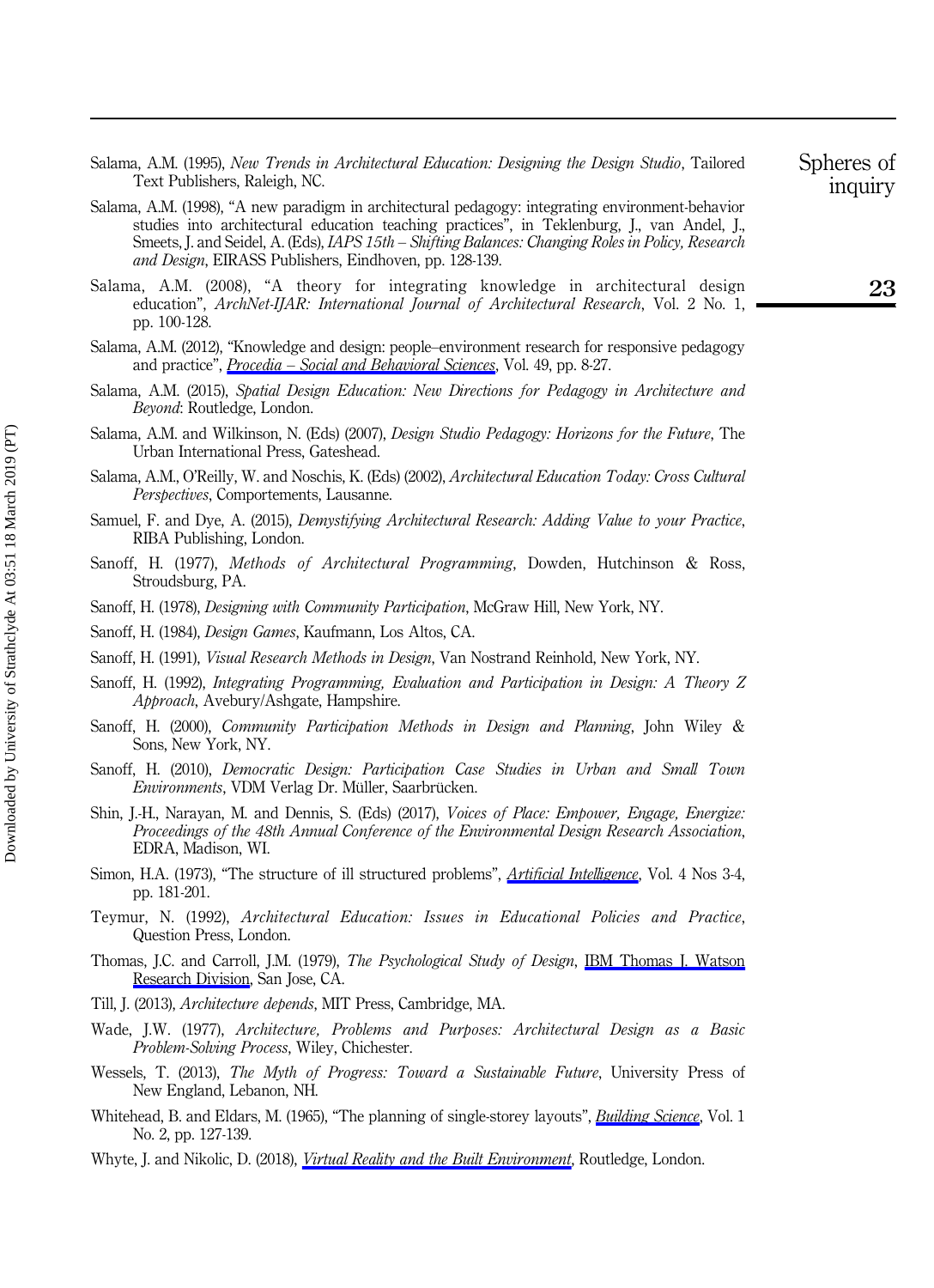| <b>ARCH</b><br>13,1 | Whyte, W.H. (1980), The Social Life of Small Urban Spaces, Project for Public Spaces,<br>Washington, DC.                                                                                                                                                                                                                |
|---------------------|-------------------------------------------------------------------------------------------------------------------------------------------------------------------------------------------------------------------------------------------------------------------------------------------------------------------------|
|                     | Zuo, J., Daniel, L. and Soebarto, V. (Eds) (2016), Proceedings of the 50th International Conference<br>of the Architectural Science Association. Revisiting the Role of Architectural Science in<br><i>Design and Practice</i> , School of Architecture and Built Environment, The University of<br>Adelaide, Adelaide. |
| 24                  | About the author                                                                                                                                                                                                                                                                                                        |

#### About the author

Professor Ashraf M. Salama is the Editor-in-Chief of Archnet-IJAR: International Journal of Architectural Research. He is an internationally renowned academic and the 2017 UIA recipient of Jean Tschumi Prize, of the International Union of Architects, for excellence in architectural education and criticism. Professor Salama is the Author and Co-editor of ten books and numerous research papers published in the international peer-reviewed press. He is Chair Professor in Architecture and Head of the Department of Architecture, University of Strathclyde Glasgow, UK. Ashraf M. Salama can be contacted at: chiefeditor\_Archnet-IJAR@outlook.com

For instructions on how to order reprints of this article, please visit our website: www.emeraldgrouppublishing.com/licensing/reprints.htm Or contact us for further details: permissions@emeraldinsight.com